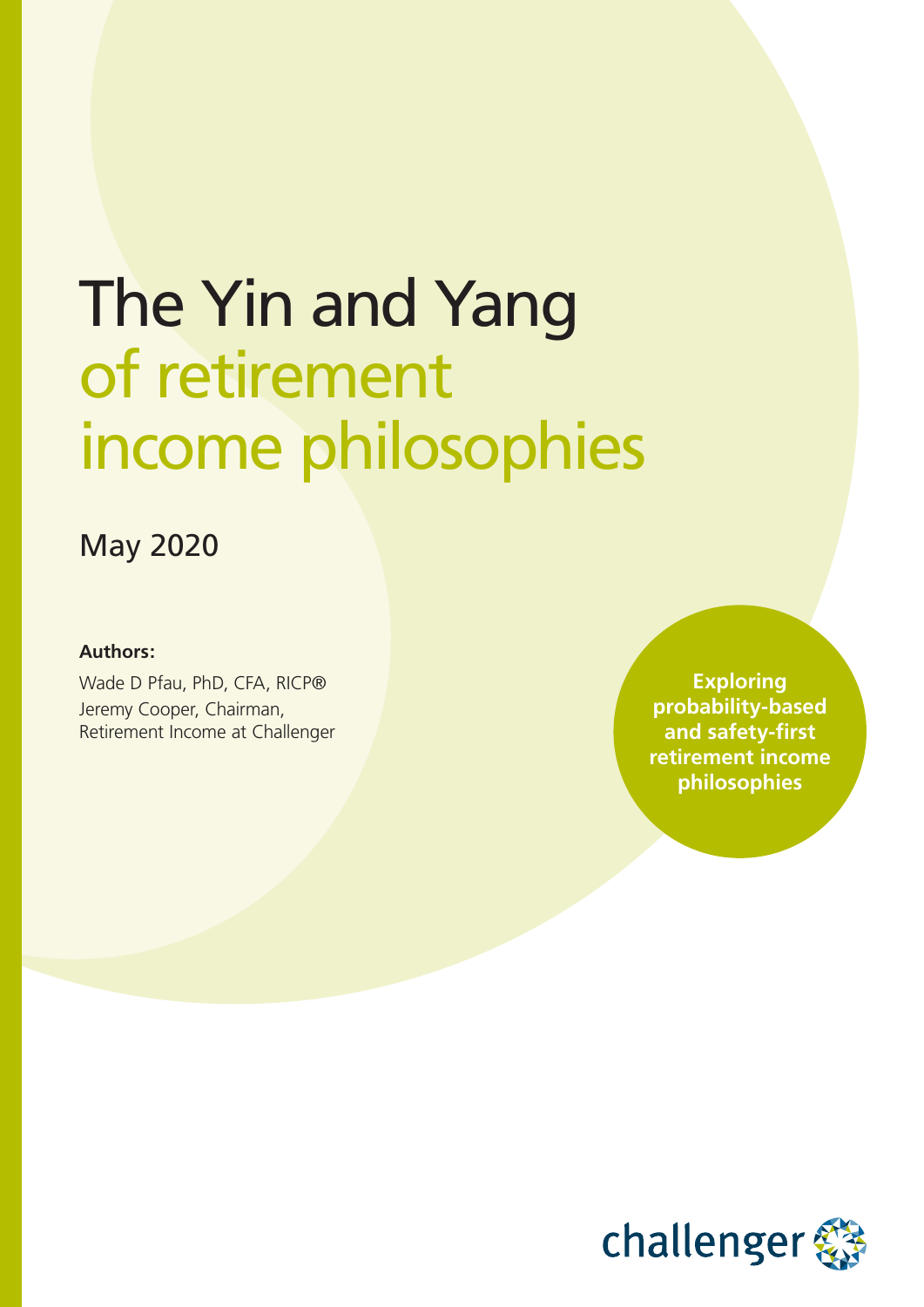### **Contents**

|    | 1. Introduction                                                                                                                                                                                                                                                                                       | $\overline{2}$                   |
|----|-------------------------------------------------------------------------------------------------------------------------------------------------------------------------------------------------------------------------------------------------------------------------------------------------------|----------------------------------|
| 2. | Separating accumulation from drawdown:<br>the difficulties of retirement income planning                                                                                                                                                                                                              | 4                                |
| 3. | Understanding the two schools of thought                                                                                                                                                                                                                                                              | 6                                |
| 4. | The probability-based school of thought<br>a. How are goals prioritised?<br>b. What is the safe withdrawal rate from a diversified<br>portfolio of volatile assets?                                                                                                                                   | 7<br>$\overline{7}$<br>8         |
|    | c. What is the investment approach?<br>d. What is the role of lifetime annuities?<br>e. What is the role of account-based pensions?                                                                                                                                                                   | 8<br>9<br>9                      |
| 5. | The safety-first school of thought<br>a. How are goals prioritised?<br>b. What is the safe withdrawal rate from a diversified<br>portfolio of volatile assets?<br>c. What is the investment approach?<br>d. What is the role of lifetime annuities?<br>e. What is the role of account-based pensions? | 10<br>10<br>11<br>11<br>11<br>12 |
| 6. | The spectrum from probability-based to safety-first:<br>practical implementations                                                                                                                                                                                                                     | 13                               |
| 7. | Safe withdrawal rates<br>a. The United States experience<br>b. The Australian experience on withdrawal rates                                                                                                                                                                                          | 14<br>14<br>16                   |
|    | 8. Variable spending strategies                                                                                                                                                                                                                                                                       | 19                               |
| 9. | Income bucketing (or time segmentation)                                                                                                                                                                                                                                                               | 21                               |
|    | 10. Funded ratio management                                                                                                                                                                                                                                                                           | 22                               |
|    | 11. Product allocation (or goal segmentation)<br>a. Income layering                                                                                                                                                                                                                                   | 23<br>23                         |
|    | 12. Bond ladders and longevity insurance                                                                                                                                                                                                                                                              | 25                               |
|    | 13. Floor-leverage rule                                                                                                                                                                                                                                                                               | 26                               |
|    | 14. Managed DC                                                                                                                                                                                                                                                                                        | 27                               |
|    | 15. The retirement income challenge                                                                                                                                                                                                                                                                   | 28                               |
|    | <b>16. Concluding remarks</b>                                                                                                                                                                                                                                                                         | 30                               |
|    | 17. References                                                                                                                                                                                                                                                                                        | 31                               |
|    | 18. Additional reading                                                                                                                                                                                                                                                                                | 33                               |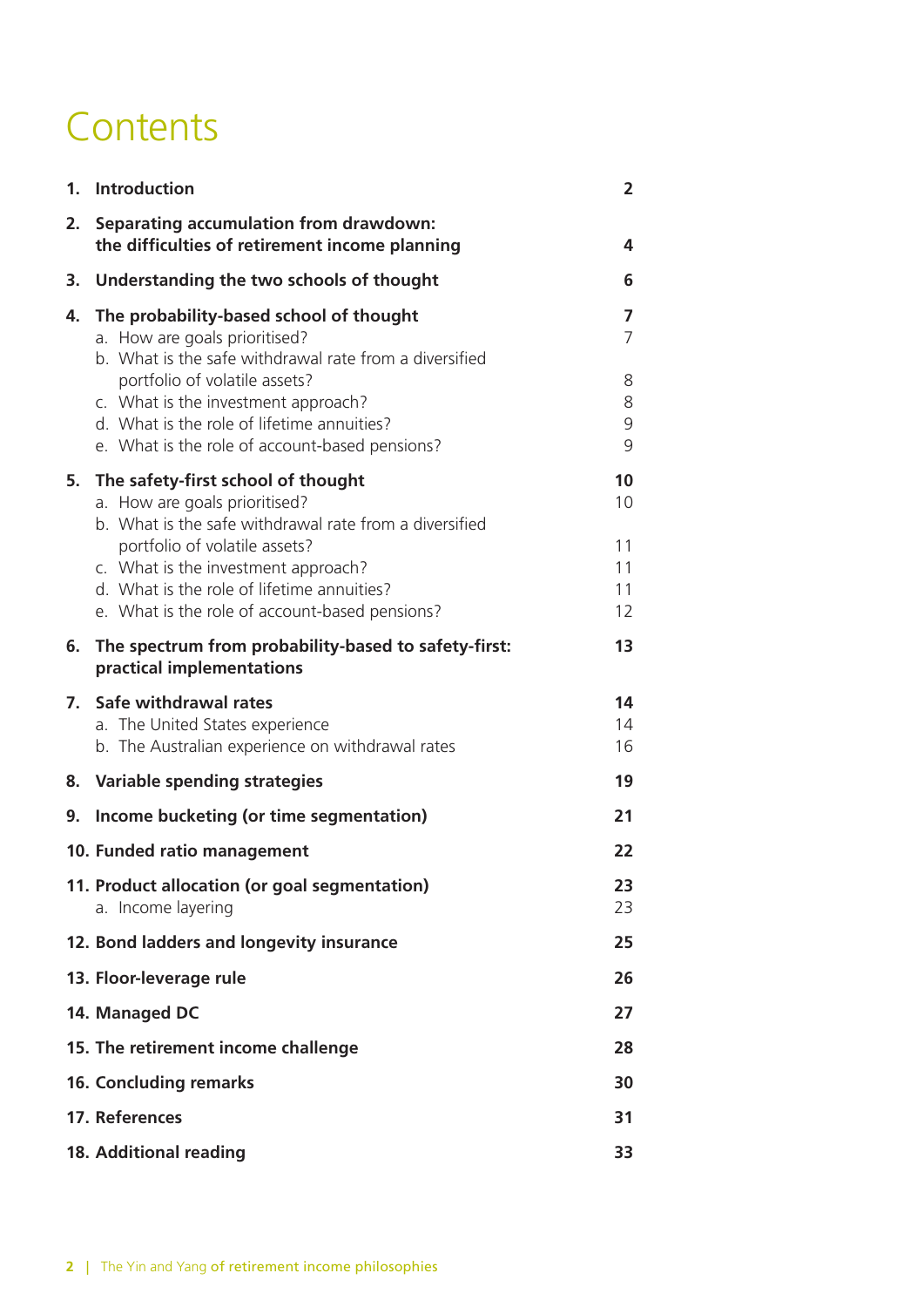### **About the co-authors**

#### **Wade Pfau**

Wade D. Pfau, PhD, is Professor of retirement income in the PhD in Financial and Retirement Planning program, Co-Director of the New York Life Center for Retirement Income, and the RICP® program director at The American College of Financial Services.

Pfau is a co-editor of the Journal of Personal Finance. He has spoken at the national conferences of organizations for financial professionals such as the CFA Institute, FPA, NAPFA, AICPA-PFP, and AFS. He also publishes frequently in a wide variety of academic and practitioner research journals. He hosts the Retirement Researcher blog, and is a monthly columnist for Advisor Perspectives, a RetireMentor for MarketWatch, a contributor to Forbes, and an Expert Panelist for The Wall Street Journal. His research has been discussed in outlets that include print editions of The Economist, The New York Times, The Wall Street Journal, and Money Magazine.

Pfau was a selectee for the InvestmentNews "Power 20" in 2013 and "40 Under 40" in 2014, the Investment Advisor 35 list for 2015, the IA 25 list for 2014, and Financial Planning magazine's Influencer Awards. He is a two-time winner of the Journal of Financial Planning Montgomery-Warschauer Award, a two-time winner of the Academic Thought Leadership Award from the Retirement Income Industry Association, and a best paper award winner in the retirement category from the Academy of Financial Services.

Pfau holds a doctorate in economics and a master's degree from Princeton University, and Bachelor of Arts and Bachelor of Science degrees from the University of Iowa. He is also a Chartered Financial Analyst® (CFA®).

#### **Jeremy Cooper**

Jeremy Cooper is Chairman, Retirement Income at Challenger Limited.

Prior to joining Challenger, Jeremy was appointed by the Australian Government to chair a wide-ranging review of Australia's superannuation system, now known as the 'Cooper Review', the recommendations of which have been substantially adopted. Before his review role, Jeremy was deputy chairman of the Australian Securities and Investments Commission (ASIC) for five years from mid-2004.

Jeremy is a senior fellow of Finsia and a member of the Public Policy Committee of the SMSF Association.

In 2011, Jeremy was awarded the Libby Slater Award by the International Pension & Employee Benefits Lawyers Association for his contribution to the Australian superannuation system. In May 2013, Jeremy was appointed as the Chair of the Charter Group for the Council of Superannuation Custodians by the Hon Bill Shorten MP, the then Minister for Financial Services and Superannuation. In February 2018, Jeremy was appointed by the then Minister for Revenue and Financial Services, the Hon Kelly O'Dwyer MP, to sit on an advisory group assisting The Treasury on the governance aspects of the government's retirement income reforms.

Jeremy is a regular writer and commentator on retirement income and related issues.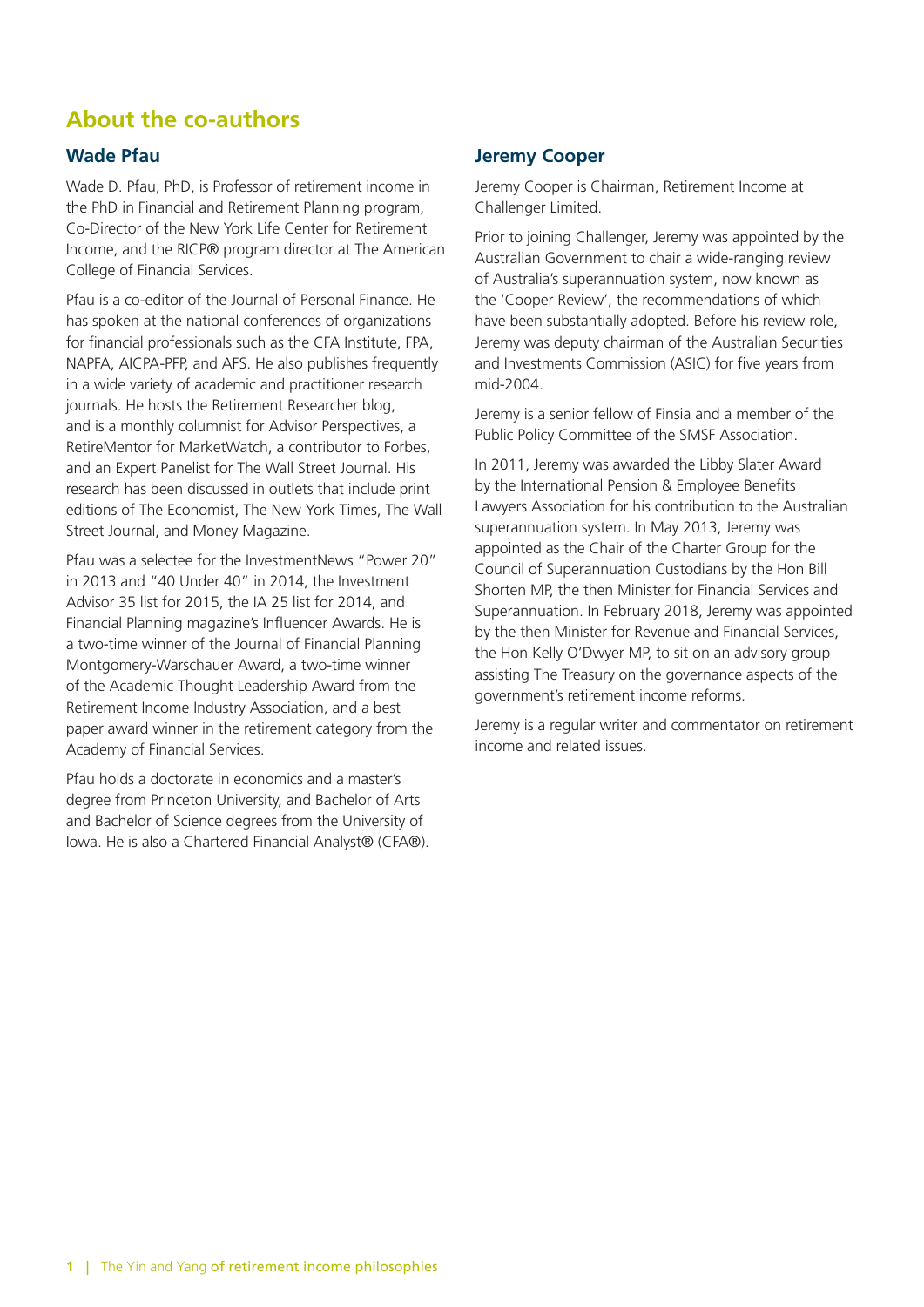## 1 Introduction

Within the world of retirement income planning, there are two opposing philosophies: probabilitybased and safety-first. This paper explains the distinctions and thought processes behind them.

The Australian superannuation system has served as a world leader for ensuring that participants are saving for their retirement, though the question remains for Australians about what to do with their pot of assets on reaching retirement. That is the question of retirement income planning. With a declining role for definedbenefit pensions and the growth in superannuation balances, it has only been in recent years that financial advisers have recognised how retirement income planning can dramatically differ from pre-retirement wealth accumulation. A mountain climbing analogy is useful for clarifying this distinction, as the ultimate goal of climbing a mountain is not just to make it to the top. It is also necessary to get back down again, and the skillset required to get down a mountain is not the same as that needed to reach the summit.

Indeed, the Australian superannuation system is looking to respond to the fact that a growing number of its members are now reaching the peak of the mountain and will need a way to get down the other side. Australians have a total of \$2.95 trillion (AUD) in superannuation as at December 2019.<sup>1</sup> Of this, around \$800 million is already used to provide retirement income to members<sup>2</sup>. Like most countries, Australia has a cohort of 'baby boomers' who are now starting to retire. The accumulated superannuation savings of this cohort are growing dramatically. With a mandated 9% of salary being added to superannuation since 2002 (currently 9.5% and growing to 12%), the accumulated balance at the age of retirement, 66, is now around \$250,000 for the typical male retiree. This is providing most retiring Australian households with a significant nest egg from climbing the mountain. What they need is help to get safely down the other side.

Within the world of retirement income planning, there are many different strategies about how to build a retirement plan. The opposing schools can be identified as probability-based and safety-first. Understanding the distinctions and thought processes of both schools is important as advisers and fund trustees struggle to determine their own investment beliefs and, more

importantly, what best meets the needs and goals of their clients and members.

As a basic introduction to these schools, a simple litmus test can be applied. Monte Carlo simulations are often used in financial planning contexts to gain a better understanding about the viability of a financial plan in the face of market and longevity risks. Suppose that a Monte Carlo simulation identifies that a retirement plan has a 90% chance of success. Both sides of the debate might accept this as the correct calculation from the software, but they will have dramatically different interpretations about what to do with this number. For probability-based thinkers, 90% success is a more than reasonable starting point, and the client or member can proceed with the plan. It is likely to work. In the event that future updates determine that the plan might be on course toward failure, a few changes, such as a reduction in spending, should be sufficient to get the plan back on track.

Safety-first advocates, however, will not be comfortable with this level of risk, focusing instead on the 10% chance of failure. The safety-first school makes a distinction between essential expenses and discretionary expenses and seeks a solution that practically eliminates the possibility of failure to meet essential expenses. Jeopardising success is only reasonable when it comes to discretionary expenses.

Indeed, advocates of the two schools view retirement income planning very differently. They provide opposite answers to basic questions such as:

- Can people effectively prioritise among different financial goals in their retirement?
- Is there a sustainable spending rate from a portfolio of volatile assets?
- What is the best way to approach investing financial assets for retirement income?
- What role do lifetime annuities play in the retirement income strategy?
- How should an account-based pension be drawn down?

<sup>1</sup> APRA December 2019 quarterly superannuation bulletin, issued 25 February 2020.

<sup>2</sup> Super is delivering for people about to retire. Challenger Retirement Income Research Paper June 2019.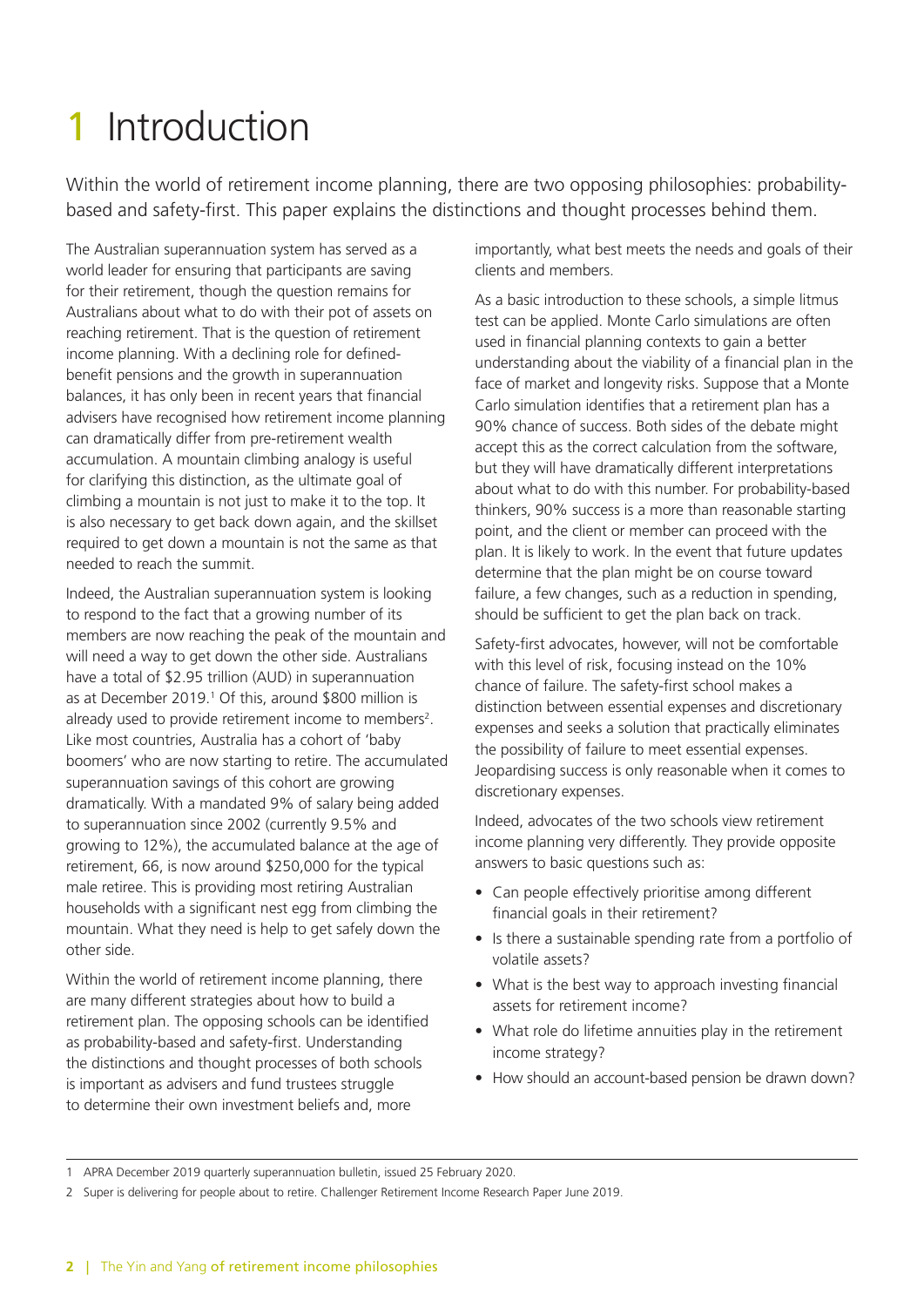The objectives of this paper are to increase awareness and understanding about the different approaches for providing retirement income, and then to provide examples of practical implementations ranging across this spectrum. It is important to understand the logic and thought processes behind each approach in order to best serve clients and fund members.

Financial services professionals should understand which school they most identify with, and to what extent their own thinking might incorporate views from each of the schools. As well, regardless of their own views, financial advisers should be able to serve a range of clients effectively by being more comfortable with each school. Advisers able to communicate effectively with both sides will be more likely to deliver successful retirement income outcomes.

The financial services industry more broadly needs to help retirees and pre-retirees determine which approach is most appropriate for their circumstances, and to help make clear what they might feel intuitively, but are unable to articulate.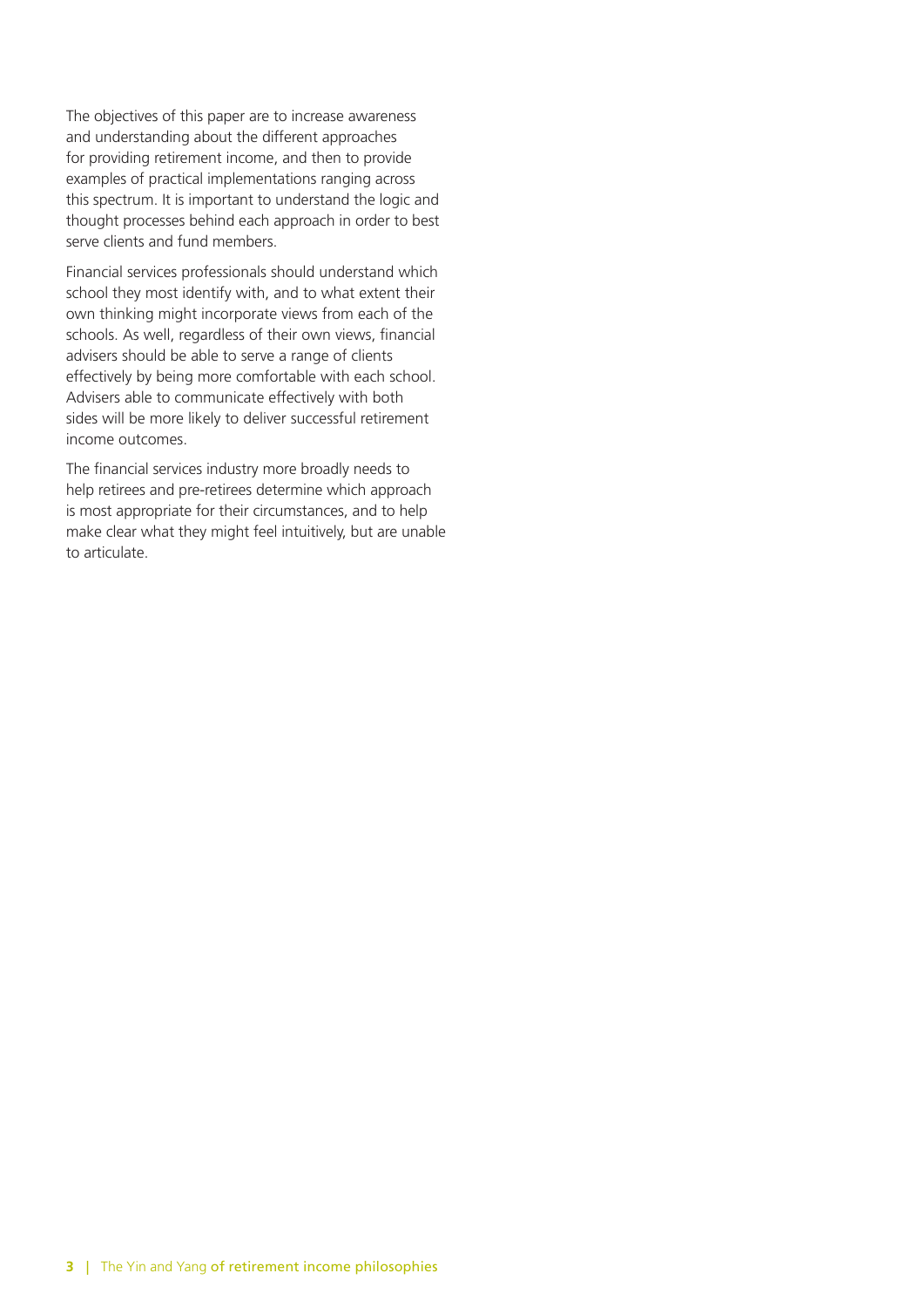### 2 Separating accumulation from drawdown: the difficulties of retirement income planning

As a start to the discussion of retirement income philosophies, it is worthwhile to explore key differences between wealth accumulation and income distribution which trigger some of the disagreements about retirement income. These differences are summarised in Table 1. Australia's superannuation system is only just starting to adapt to the reality that soon-to-be retirees face a host of new problems requiring a new set of solutions. Traditional defined-benefit pensions allowed the pension managers to pool longevity risk and market risk across plan members; but, with a defined-contribution pension, members are left to manage longevity, inflation and market risks on their own. These risks amplify when drawdowns are necessary to meet spending needs. Cooper (2014) explores these issues further.

One important distinction in retirement is that people often experience large reductions in their risk capacity as the value of their human capital declines and leaves them with fewer options for responding to poor portfolio returns<sup>3</sup>. Risk capacity is the ability to endure a decline in portfolio value without experiencing a substantial decline in your standard of living. Prior to retirement, poor market returns might be counteracted with a small increase in the savings rate; possibly by a brief retirement delay or even a slight increase in risk taking. Once retired, however, people can find it hard to return to the labour force and are more likely to live on fixed budgets. It can be difficult to reduce spending in response to a poor market environment. Portfolio losses could have a more significant impact on a person's standard of living after they have retired, necessitating greater care and vigilance in response to portfolio volatility. Even a person with high risk tolerance, which is the ability to stomach market volatility comfortably, will be constrained by their risk capacity.

A second distinction is that the investing problem fundamentally changes in retirement. The traditional goal of wealth accumulation is generally to seek the highest returns possible in order to maximise wealth, subject to the investor's risk tolerance. This can be justified because many people have greater risk capacity prior to retirement,

and can focus more on their risk tolerance. Furthermore, the spending needs that will eventually be financed by the portfolio still reside in the distant future. However, after retiring, the fundamental objective for investing is to sustain a living standard while spending down assets over an unknown, but finite, length of time. Investing during retirement is a rather different matter from investing for retirement, as retirees worry less about maximising risk-adjusted returns and worry more about ensuring that their assets can support their spending goals for the remainder of their lives. In this new retirement calculus, views about how to balance the trade-offs between upside potential and downside protection can change. Retirees might find that the risks associated with seeking return premiums on risky assets loom larger than before, and they might be prepared to sacrifice more potential upside in order to protect against the downside risks of being unable to meet spending objectives.

The requirement to sustain an income from a portfolio is a new constraint on investing which is not considered with basic wealth maximisation approaches such as portfolio diversification and Modern Portfolio Theory (MPT). Cash flows are ignored and the investment horizon is limited to a single, very lengthy, period in MPT. When spending from a portfolio, the concept of sequence of returns risk<sup>4</sup> becomes more relevant, as portfolio losses early in retirement will increase the percentage of remaining assets withdrawn to sustain income. This can dig a hole from which it becomes increasingly difficult to escape, as portfolio returns must exceed the growing withdrawal percentage to prevent further portfolio depletion. Even if markets subsequently recover, the retirement portfolio cannot enjoy a full recovery. The sustainable withdrawal rate from a retirement portfolio can fall well below the average return earned by the portfolio over the retirement period.

Sequence of returns risk is amplified by greater portfolio volatility, but at the same time many retirees cannot afford to play it too safe. Short-term fixed income securities might struggle to provide returns that exceed

<sup>3</sup> For more about risk tolerance, see Tomlinson (2013).

<sup>4</sup> Challenger Retirement Income Research (2012).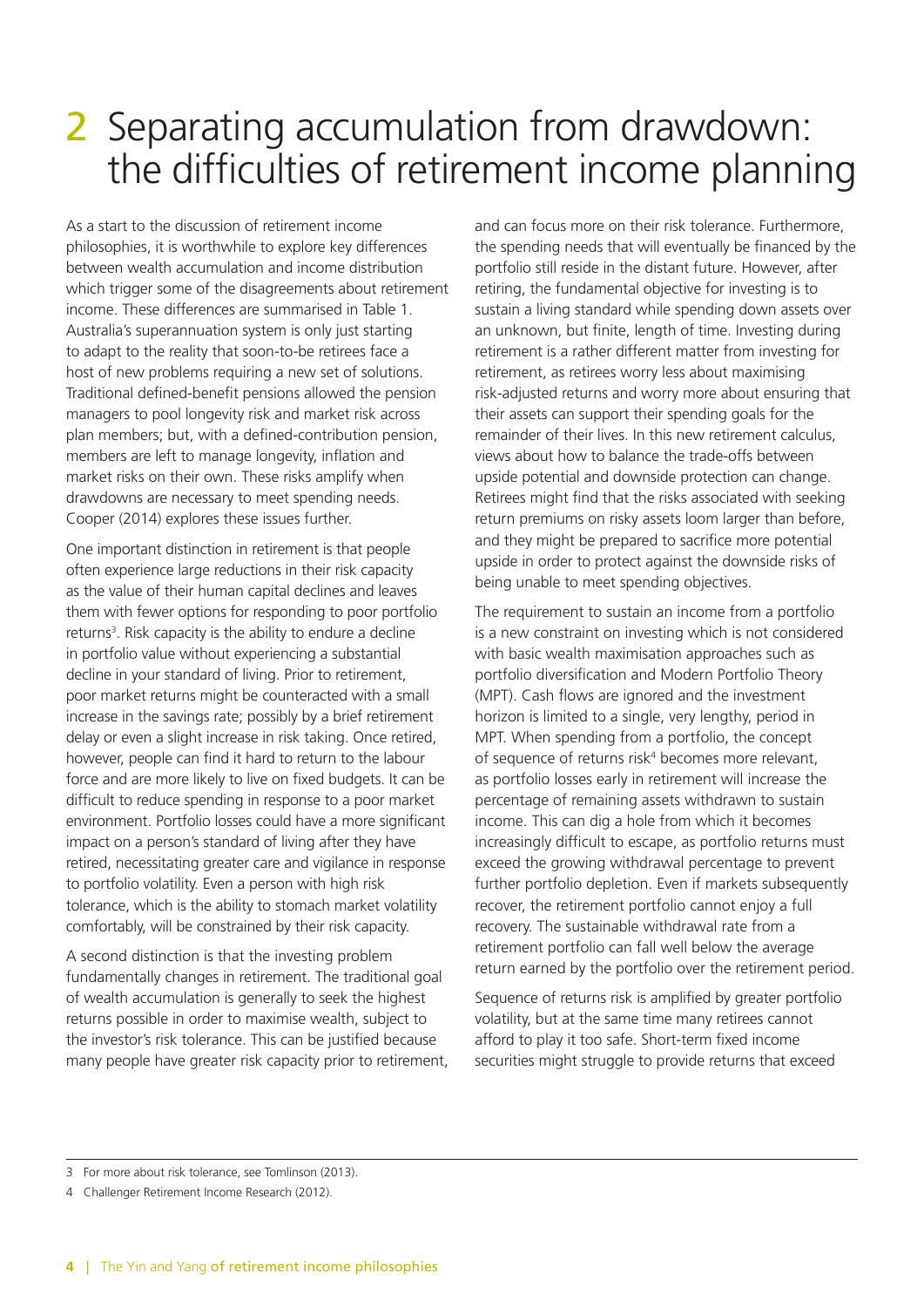inflation, which can cause these assets to be quite risky in a different sense: in terms of being able to support a retiree's long-term spending goals. Though MPT treats short-term fixed income securities as the 'risk-free' asset, they are not a risk-free asset when the objective is to sustain spending over multiple horizons. Over long periods, even low levels of inflation can create dramatic impacts on purchasing power. For example, if inflation averages 3%, then it takes 24 years for the purchasing power of wealth to fall by half. Retirees must keep an eye on the long-term cumulative impacts of even low inflation.

Retirees also desire flexibility and liquidity for unplanned expenses, as reality will surely intrude on the assumptions required in developing an expense budget over a 20 or 30-year time horizon. A conservative retiree does not necessarily want all of their assets locked into traditional lifetime annuities or a retirement income bond ladder<sup>5</sup> that leaves no flexibility to change the spending profile. Lastly, while liquidity and flexibility are important, retirees should also prepare for the reality that cognitive decline will hamper the portfolio management skills of many as they age, increasing the desirability of having an advanced plan locked into place.

#### Table 1: Retirement income planning – new challenge

- Reduced flexibility to earn income increases the vulnerability of a retiree's standard of living to poor market returns.
- Retirees seek to fund a sustainable level of income from their investments, an important portfolio constraint that is less visible during wealth accumulation.
- Retirees experience heightened vulnerability to sequence of returns risk: poor returns in early retirement mean that the sustainable withdrawal rate from a portfolio may fall well below what is implied by average portfolio returns over the whole retirement period.
- The length of a person's retirement is unknown, and it could be much shorter or much longer than their life expectancy.
- Even low inflation can compound over a long retirement, leaving retirees vulnerable if their portfolio returns do not at least keep pace with inflation.
- Retirees must preserve flexibility and liquidity to manage risks related to unplanned expenses.
- Despite liquidity needs, retirees must also expect to experience cognitive decline at higher ages, which could hamper portfolio management skills and other financial decision-making.

<sup>5</sup> In simple terms, a bond ladder is a series of bond investments with maturities to match cash flow needs over a period of time. This allows all of the bonds to be held to maturity. By the end of the period, all capital is consumed, much like a nil-residual term annuity.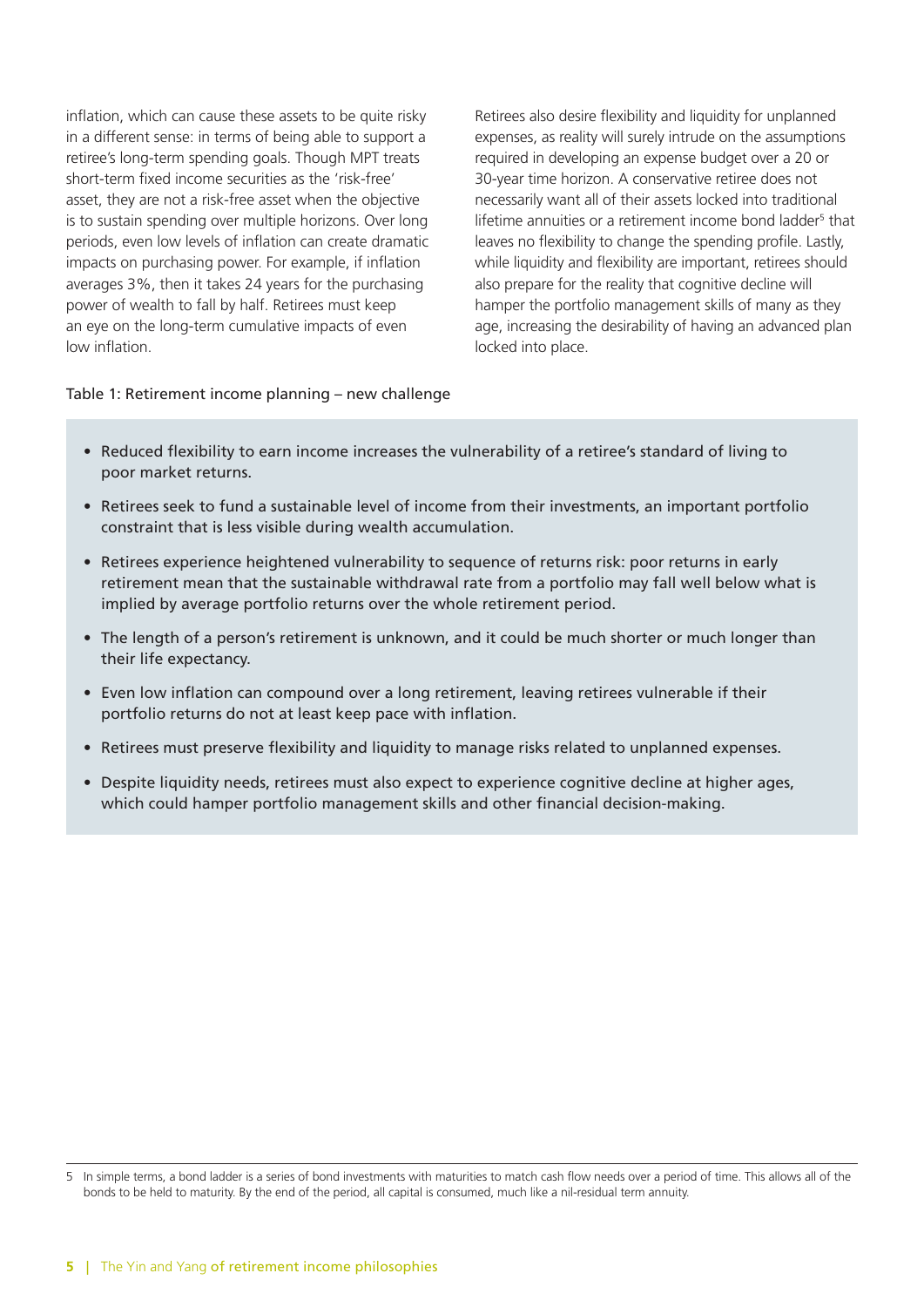## 3 Understanding the two schools of thought

After describing the origins for each school, this section describes their philosophy and approach by answering four basic questions: How are goals prioritised? What is the safe withdrawal rate from a diversified portfolio of volatile assets? What is the investment approach? What is the role of lifetime annuities? Table 2 summarises the arguments provided in this section.

#### Table 2: Retirement income philosophies

|                                                                                                                                                                                                                                                     | <b>Probability-based</b>                                                                                                                                                                                                                             | <b>Safety-first</b>                                                                                                                                                                                                                                                                                                                                                                                          |
|-----------------------------------------------------------------------------------------------------------------------------------------------------------------------------------------------------------------------------------------------------|------------------------------------------------------------------------------------------------------------------------------------------------------------------------------------------------------------------------------------------------------|--------------------------------------------------------------------------------------------------------------------------------------------------------------------------------------------------------------------------------------------------------------------------------------------------------------------------------------------------------------------------------------------------------------|
| Intellectual foundations                                                                                                                                                                                                                            | Safe Withdrawal Rates<br>(1990s-present)                                                                                                                                                                                                             | Lifecycle Finance Theory (1920s-present)                                                                                                                                                                                                                                                                                                                                                                     |
| How are goals prioritised?                                                                                                                                                                                                                          | Retirees have a particular lifestyle<br>goal in mind and not meeting that<br>overall goal indicates failure. Lifestyle<br>goals are not prioritised between<br>essentials and discretionary.                                                         | Goals are prioritised. For instance, Modern<br>Retirement Theory's <sup>6</sup> funding hierarchy<br>is: (1) basic needs, (2) contingency fund,<br>(3) discretionary expenses, (4) legacy goals.                                                                                                                                                                                                             |
| What is the safe<br>The US historical record suggests<br>withdrawal rate from a<br>that we can reasonably expect that<br>4% or 4.5% is about as bad as it<br>diversified portfolio of<br>volatile assets?<br>gets, though results vary by country.7 |                                                                                                                                                                                                                                                      | Unknown and unknowable. Risky assets<br>are inherently risky; just because something<br>would have worked in our limited historical<br>record does not make it safe.                                                                                                                                                                                                                                         |
| What is the investment<br>approach?                                                                                                                                                                                                                 | Usually a total returns perspective<br>framed in the same terms as pre-<br>retirement accumulation using tools<br>of Modern Portfolio Theory (i.e.<br>portfolio diversification). The focus<br>is wealth management for the<br>financial portfolio.  | Asset-liability matching. Assets are matched<br>to goals so that risk levels are comparable.<br>Assets used for matching include human<br>and social capital, not just financial assets.<br>Lifetime spending potential over an uncertain<br>horizon is the focus, not maximising wealth.<br>Product allocation indicates a wider role<br>for hedging interest rate risk and seeking<br>longevity insurance. |
| What is the role of<br>traditional lifetime<br>annuities?                                                                                                                                                                                           | Could have limited uses, but<br>generally returns too low for any<br>marginal increase in safety over a<br>'safe' withdrawal rate. Annuitising<br>basic needs could lower the chances<br>of being able to fully achieve lifestyle<br>spending goals. | Along with bond ladders, annuities provide<br>one of the fundamental tools for building<br>an income floor to ensure that basic needs<br>are met.                                                                                                                                                                                                                                                            |
| What is the role of an<br>account-based pension?                                                                                                                                                                                                    | The account-based pension is all<br>that is needed to deliver a solution<br>that will probably work. They are<br>flexible enough to make whatever<br>adjustments are required.                                                                       | The account-based pension can be utilised<br>after the safety requirements have been met<br>to deliver aspirational/discretionary spending.                                                                                                                                                                                                                                                                  |

6 See Branning and Grubbs (2010).

7 For instance, see Pfau (2010) or Drew and Walk (2014).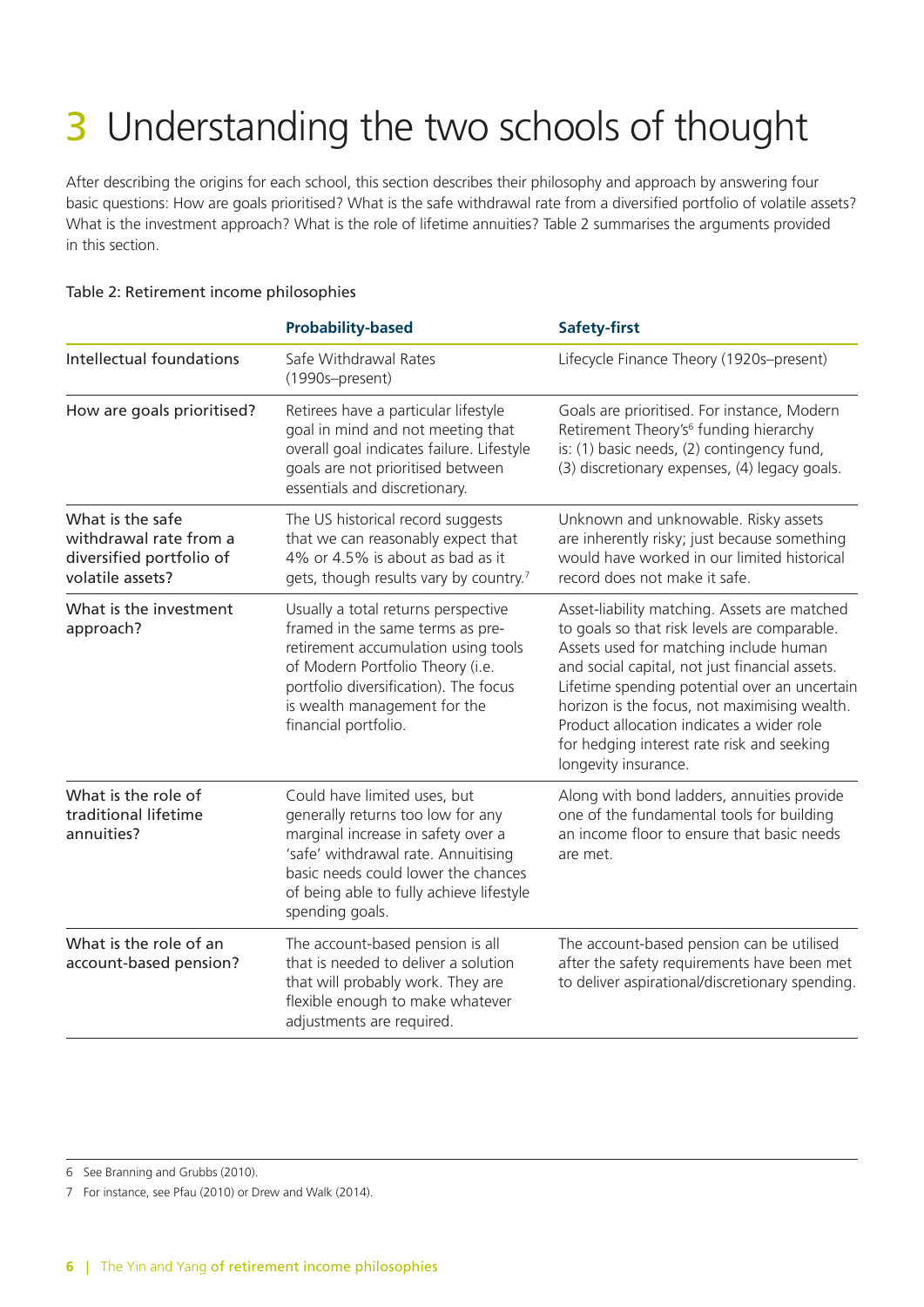## 4 The probability-based school of thought

The probability-based school of thought is probably most familiar to the public and to financial professionals. This school's roots are in research from the 1990s by California-based financial planner William Bengen, published in the 'Journal of Financial Planning' [Bengen (1994)], which sought to determine the 'safe withdrawal rate' from a financial portfolio over a long retirement. Though the term 'safe withdrawal rate' uses the word safe, this is not the safety-first approach, as the probability-based school is comfortable using 'safe' in a backward-looking, and statistically likely, context. The probability-based approach is more closely associated with the traditional concepts of wealth accumulation.

In the early 1990s, William Bengen was reading misguided claims in the popular press that average portfolio returns could guide the calculation of sustainable retirement withdrawal rates. If stocks average 7% after inflation, then plugging a 7% return into a spreadsheet suggests that retirees could withdraw 7% each year without ever dipping into their principal. Bengen recognised the naivety of this calculation because it ignores the real-world volatility experienced around that 7% return, and he sought to determine what would have worked historically for hypothetical retirees at different points in time. He used Ibbotson Associates data extending back to 1926 for US financial markets. His research introduced the concept of sequence of returns risk.

The problem he set up is simple: a new retiree makes plans for withdrawing some inflation-adjusted amount from their savings at the end of each year for a 30-year retirement period. For a 65-year-old, this leads to a maximum planning age of 95, which Bengen felt was reasonably conservative. What is the highest withdrawal amount as a percentage of retirement date assets that, with inflation adjustments, will be sustainable for the full 30 years? He looked at rolling 30-year periods from history, such as 1926 through to 1955, 1927 through to 1956, and so on. He found that with a 50/50 asset allocation to stocks and bonds (the S&P 500 and intermediate term government bonds), the worst-case scenario experienced in US history was for a hypothetical 1966 retiree who could have withdrawn 4.15% at most. And thus we have what is known as the '4% rule' in the United States.

Bengen's work provided a useful contribution that sequence of returns risk will reduce safe sustainable withdrawal rates below what is implied by the average portfolio return. Its popularity has coalesced into a general viewpoint about retirement income planning that we refer to as the 'probability-based' approach. We next shift toward describing how the probability-based approach deals with several basic questions about retirement income plans.

### **a. How are goals prioritised?**

Regarding the prioritisation among a retiree's spending goals, the idea of using a 'safe withdrawal rate' as implied by the 4% rule is that a person does not retire until they have accumulated a sufficient level of assets such that their entire lifestyle goal can be met by spending from their portfolio at the determined safe withdrawal rate. For instance, if someone seeks to spend \$40,000 per year from their portfolio and is comfortable with spending at an initial 4% rate from assets, then the wealth accumulation target to allow retirement to commence is:

> Wealth = Spending/Withdrawal Rate  $= 40,000/0.04 = $1,000,000$

According to probability-based advocates, people are thought to identify lifestyle spending needs that must be met to fulfill the standard of living they have in mind for their retirement. If they are unable to meet these lifestyle spending goals, they will view their retirement as a failure. Thus, the emphasis is on minimising the probability of failure (or, conversely, maximising the probability of success) for the overall lifestyle goal without concern for the potential magnitude of those failures when they happen. For instance, in the influential book, 'The New Wealth Management', Harold Evensky and co-authors argue that clients are generally more sensitive to the probability of meeting their goals than to the magnitude of their shortfall. In the bad luck cases, it hardly matters, so the argument goes, if a retiree can spend only ¼ or ½ less than their goal, because their lifestyle is severely diminished either way.

As suggested by the naming of the probability-based school, the objective is to develop a plan that will maximise the probability of success for meeting the overall lifestyle goal. Some financial planners such as Michael Kitces and Jonathan Guyton argue that it is difficult for people to differentiate between essential needs and discretionary expenses, and that real people are not as blasé about meeting their 'wants' (as opposed to needs) as safety-first advocates assume.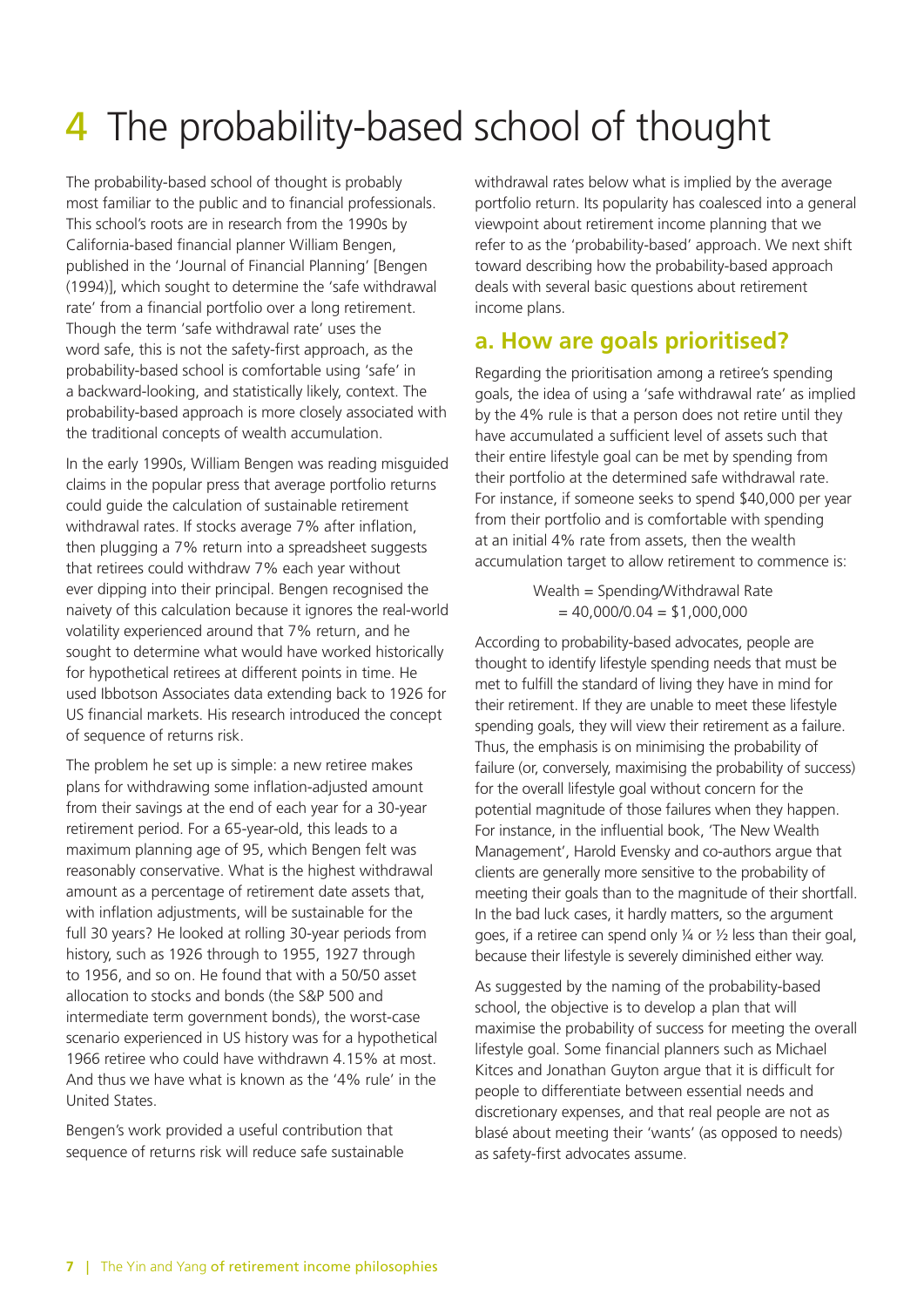### **b. What is the safe withdrawal rate from a diversified portfolio of volatile assets?**

Though acknowledgment is made that a new worstcase scenario is possible in the future and mid-course corrections might be needed, users of safe withdrawal rates generally treat 4% as a reasonably safe worst-case sustainable withdrawal rate for a 30-year retirement period. Bengen now speaks regularly about 4.5% as the safe withdrawal rate, a result derived from also including small-capitalisation stocks into the portfolio mix. He is confident that US history provides a good guide about worst-case scenarios, since it includes the Great Depression, a world war, and the stagnation of the 1970s, but this approach overlooks the fact that the median real return on non-US equities markets over the period 1921–1996 was only 0.8% per annum: Jorion and Goetzmann (1999).

If a person is able to meet their lifestyle goal using a safe withdrawal rate determined from history, they can be reasonably confident about their retirement. As well, in all but this worst-case scenario, so the argument goes, retirees will enjoy further upside as the portfolio grows when using a conservative withdrawal rate.

Regarding upside, Kitces (2012) and Bengen have both described, as a statement of confidence in safe withdrawal rates, that in 96% of the US historical simulations, the value of assets remaining after 30 years will be higher than the retirement date amount (although this is not adjusted for inflation, which limits the usefulness of these findings). Ultimately, the idea is to not retire until you can meet your spending goals using what you are comfortable in identifying as a safe withdrawal rate for your portfolio.

### **c. What is the investment approach?**

The probability-based approach is based closely on the concepts of maximising risk-adjusted returns from the perspective of the total portfolio. Asset allocation is generally defined in the same way as during the accumulation phase, using MPT to identify a portfolio on the efficient frontier in terms of single period trade-offs between risk and return. Different volatile assets classes that are not perfectly correlated are combined to create

portfolios with lower volatility, and the efficient frontier identifies the asset allocation combinations that provide the highest probability-weighted arithmetic average return (often called the 'expected return' in finance literature) for an acceptable level of year-by-year volatility (often called risk). This is an assets-only analysis, and the investor's spending needs are not part of the decision calculus for determining asset allocation. As well, inputs for the efficient frontier are generally estimated from historical data. With MPT, investors aim to maximise wealth by seeking the highest possible returns, given their capacity and tolerance for risk over a specific time horizon.

For retirement planning, spending and asset allocation recommendations are based on historical or Monte Carlo simulations of failure rates to mitigate the risk of wealth depletion that is inherent in drawing down a portfolio of volatile assets (i.e. due to sequence of returns and market risk). The failure rate is the probability that wealth is depleted before death, or before the end of the fixed time horizon which stands in for a maximum feasible lifespan. Asset allocation decisions are generally guided by what is able to minimise the failure rate in retirement. This has led advocates of the probability-based approach to use more aggressive asset allocations than seen elsewhere, with rules of thumb such as bond allocation being equal to a person's age. Advice from Bengen and subsequent studies is to have a stock allocation between 50 and 75%, but as close as possible to 75%. Probabilitybased advocates are generally more optimistic about the long-run potential of stocks to outperform bonds and to provide positive real returns, and so people are generally advised to take on as much risk as they can tolerate in order to minimise the probability of failure. Historical evidence across various markets highlights that this has not always been the case<sup>8</sup>. Beyond developing a general guideline about the overall stock allocation to minimise the probability of failure, probability-based advocates will generally use portfolio diversification and MPT to determine a specific asset allocation.

8 See for example, Pfau (2010); Drew and Walk (2014) and Jorion and Goetzmann (1999).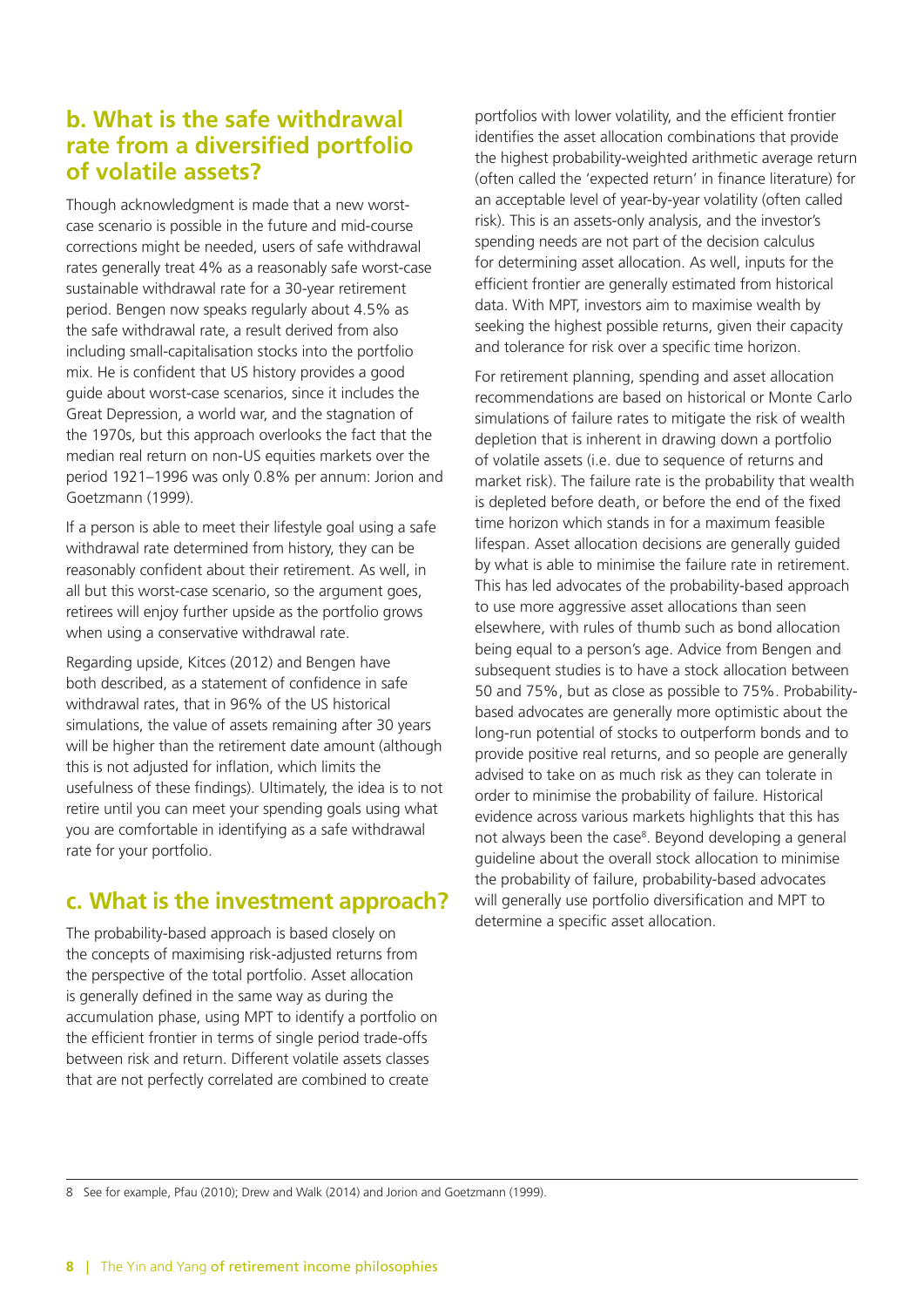#### **d. What is the role of lifetime annuities?**

Probability-based advocates generally do not see much value in using lifetime annuities. Lifetime annuities have no upside potential, and advocates view this as a cost that is too high relative to the safety that the lifetime annuity provides. Especially with the low interest rates of today, building a lifetime floor can be seen through this prism as expensive (although this could be a criticism of all bond-like investments). Lifetime annuities might protect a person from destitution, but probability-based advocates argue that annuities could also lock out any ability to enjoy the higher quality of life that people desire for their retirement.

Most retirees will not have saved enough to safely immunise their entire lifestyle spending goals using only bond ladders and lifetime annuities, and still have sufficient remaining wealth available to create a liquid contingency fund to deal with unexpected expenses. If a retiree's desired withdrawal rate is above what can be generated with the yield curve, a bond portfolio will not be able to meet all of their spending goals. Bonds would actually serve as a drag on the portfolio because there will be no chance to get the types of returns needed to fund their desired lifestyle. It is the same if the spending goal exceeds what can be obtained with a lifetime annuity. Equity exposure moves retirees away from the guarantee that their plan will work, but it might provide the only opportunity for them to meet all of their aspirations. This aspect of probability maximisation through a diversified portfolio is why we refer to this school of thought as probability-based.

### **e. What is the role of accountbased pensions?**

The flexibility of the account-based pension makes it the ideal vehicle to implement a probability-based approach for retirement income. Investment choice and flexibility within the account-based pension enables the retiree to optimise their asset allocation and maximise their probability of hitting a target. Minimum drawdowns also adjust as the capital falls, so that a failing accountbased pension can be extended for longer by reducing pension payments.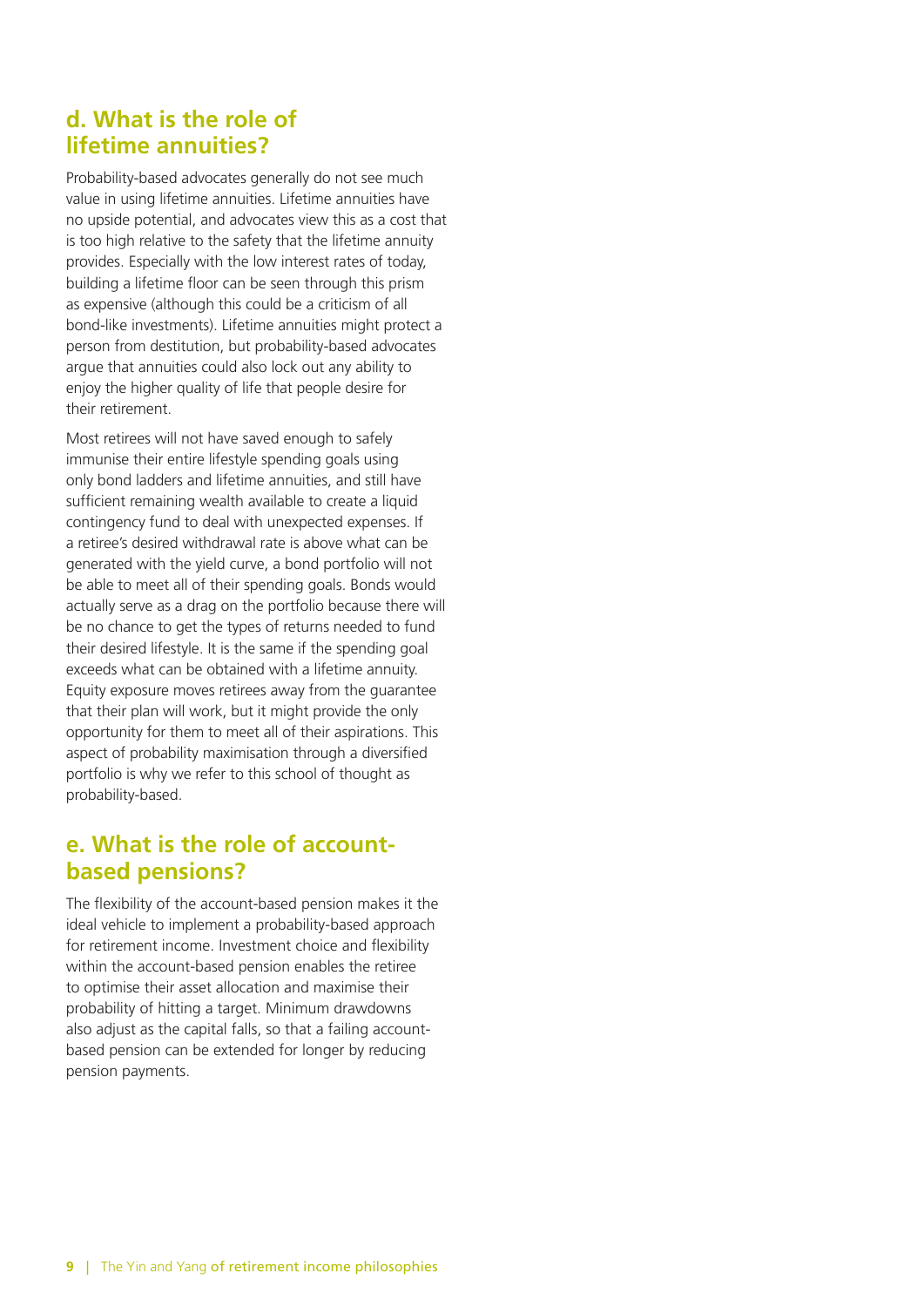## 5 The safety-first school of thought

The safety-first school of thought was originally derived from academic models about how people allocate their resources over their lifetime to maximise their lifetime satisfaction. Frank Ramsey and Irving Fisher were both active in the 1920s in the early research on lifecycle finance guiding this approach. Academics studying these models since the 1920s were trying to think about how rational people make optimal decisions to maximise utility. In the retirement context: how to get the most lifetime satisfaction from their limited financial resources. It is the basic fundamental question of economics, of how you optimise in the face of scarcity. In more recent history, Nobel Prize winners such as Paul Samuelson, Robert Merton, Franco Modigliani and William Sharpe are familiar names in the research annals exploring these models.

As this school has a more academic basis, it has often been described with mathematical equations in academic journals. It has been slow to enter the public consciousness. In popular culture, the safety-first approach is probably best associated with Professor Zvi Bodie from Boston University, whose popular books such as the 2003 'Worry Free Investing' and 'Risk Less and Prosper' have brought these ideas alive to the public. Michael Zwecher's 'Retirement Portfolios' (2010) is also an excellent resource written for financial professionals about this school of thought.

### **a. How are goals prioritised?**

Advocates of the safety-first approach view prioritising among retirement goals as an essential component of developing a good retirement income strategy. Prioritisation will be very important, as discussed further below, because the investment strategy is to match the risk characteristics of assets and goals.

This prioritisation of goals has its academic origins in the idea of utility maximisation. As people spend more, they experience diminishing marginal value from the spending increases. The spending required to satisfy basic needs provides much more value and satisfaction to someone than the additional spending on luxury goods after basic needs are met. Retirees should plan to smooth spending over time so as to not overspend on luxuries in one year at the cost of not being able to afford essentials in a later year.

In developing Modern Retirement Theory, financial planner Jason Branning and academic M. Ray Grubbs create a funding priority for retiree liabilities.<sup>9</sup> Essential needs are the top priority, and then a contingency fund, funds for discretionary expenses, and a legacy fund. They illustrate these funding priorities with the pyramid, and building a retirement strategy requires working up the pyramid to make sure each goal is properly funded before continuing to the next higher level. This is recreated in Figure 1. There is no consideration of discretionary expenses or providing a legacy until a secure funding source for essential needs and contingencies is in place. In another example, planner Erin Botsford wrote 'The Big Retirement Risk'10 for consumers, and she describes this goal prioritisation as a 'house of security'. The priority of spending goals is to meet needs (food, shelter, clothing and insurance), wants (travel, hobbies and entertainment), likes (vacation home, boat, recreational activities) and wishes (charitable giving, and gifts to heirs).

#### Figure 1: Modern Retirement Theory hierarchical pyramid



Source: Branning and Grubbs www.modernretirementtheory.com

<sup>9</sup> Branning and Grubbs (2010). 10 Botsford (2012).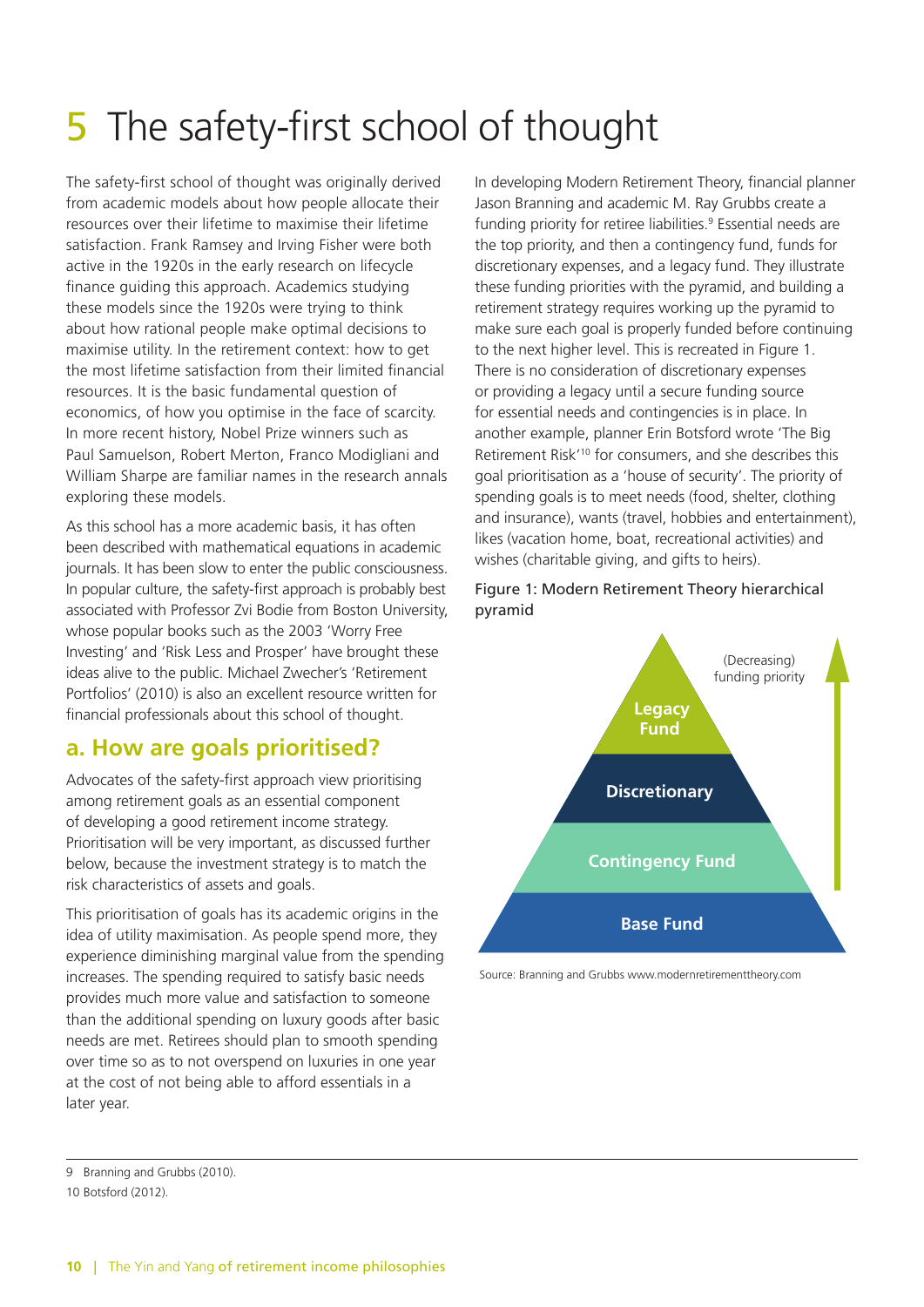### **b. What is the safe withdrawal rate from a diversified portfolio of volatile assets?**

The general view of safety-first advocates is that there is no such thing as a safe withdrawal rate from a volatile portfolio. It is unknown and unknowable. Retirees only receive one shot to obtain sustainable cash flows from their savings (one 'whack at the cat', as Michael Zwecher has memorably described it) and must develop a strategy that will at least meet basic needs no matter the length of life or the sequence of post-retirement market returns and inflation. Retirees have little leeway for error, as returning to the labour force might not be a realistic option. Volatile assets like stocks are not appropriate when seeking to meet basic retirement living expenses. Just because a strategy did not fail over a historical period does not ensure that it will always succeed in the future.

### **c. What is the investment approach?**

Traditionally, investing in the accumulation phase has built on the tools of MPT and portfolio diversification to find a suitable balance between expected investment returns and the volatility of those returns. Investors seek strategies that will support the highest expected wealth, subject to the investor's tolerance and capacity to endure downward fluctuations in the portfolio value. However, this was never the complete story. In 1991, Nobel laureate and MPT founder Harry Markowitz wrote about how MPT was never meant to apply to the investment problems of a household. Rather, it was for large institutions with indefinite lifespans and no specific spending objectives for the portfolio. This should have been a Eureka moment for the retirement income industry.

People have finite lifespans, and the reason for saving and investing is to fund spending during their retirement. This is a more complicated problem which is not addressed by MPT. The alternative is asset-liability matching, which focuses more holistically at the household level and also emphasises hedging and insurance. In simple terms, hedging means holding individual bonds to maturity and insurance means using lifetime annuities as a solution for longevity and market risk.

With asset-liability matching, investors are not trying to maximise their year-to-year returns on a risk-adjusted basis, nor are they trying to beat an investing benchmark. The goal is to have cash flows available to meet spending needs as required, and investments are chosen in such a way that meets those needs. Assets are matched to goals so that the risk and cash flow characteristics are comparable. For essential spending, Modern Retirement Theory argues that funding must be with assets meeting the criteria of being 'secure, stable, and sustainable'. This can include defined-benefit pensions, bond ladders and fixed rate annuities. In this regard, another important aspect of the investment approach for the safety-first school is that investing decisions are made in the context of the entire household balance sheet. This moves beyond looking only at the financial portfolio to consider also the role of human and social capital. Examples of human and social capital include the ability to work part-time, pensions, the social safety net, and so on.

An important point is that volatile assets are seen as inappropriate for basic needs and the contingency fund. Stated again, the objective of investing in retirement is not to maximise risk-adjusted returns, but to first ensure that basics will be covered in any market environment and to then invest for additional upside. Volatile (and hopefully, but not necessarily, higher returning) assets are suitable for discretionary expenses and legacy, in which there is some flexibility about whether the spending can be achieved.

Asset allocation, therefore, is an output of the analysis, as the entire household balance sheet is used and assets are allocated to match appropriately with the household's liabilities. Asset-liability matching removes the probabilitybased concept of safe withdrawal rates from the analysis, since it rejects relying on a diversified portfolio for the entire lifestyle goal.

### **d. What is the role of lifetime annuities?**

The objective for retirement is first to build a safe and secure income floor for your entire retirement planning horizon, and only after that can you begin to include more volatile assets that provide greater upside potential and accompanying risk. In terms of this floor for essentials and contingencies, pensions, bond ladders and lifetime annuities should take the lead. Failure should not be an option when meeting basic needs. Thus, lifetime annuities serve as a fundamental building block for retirement income.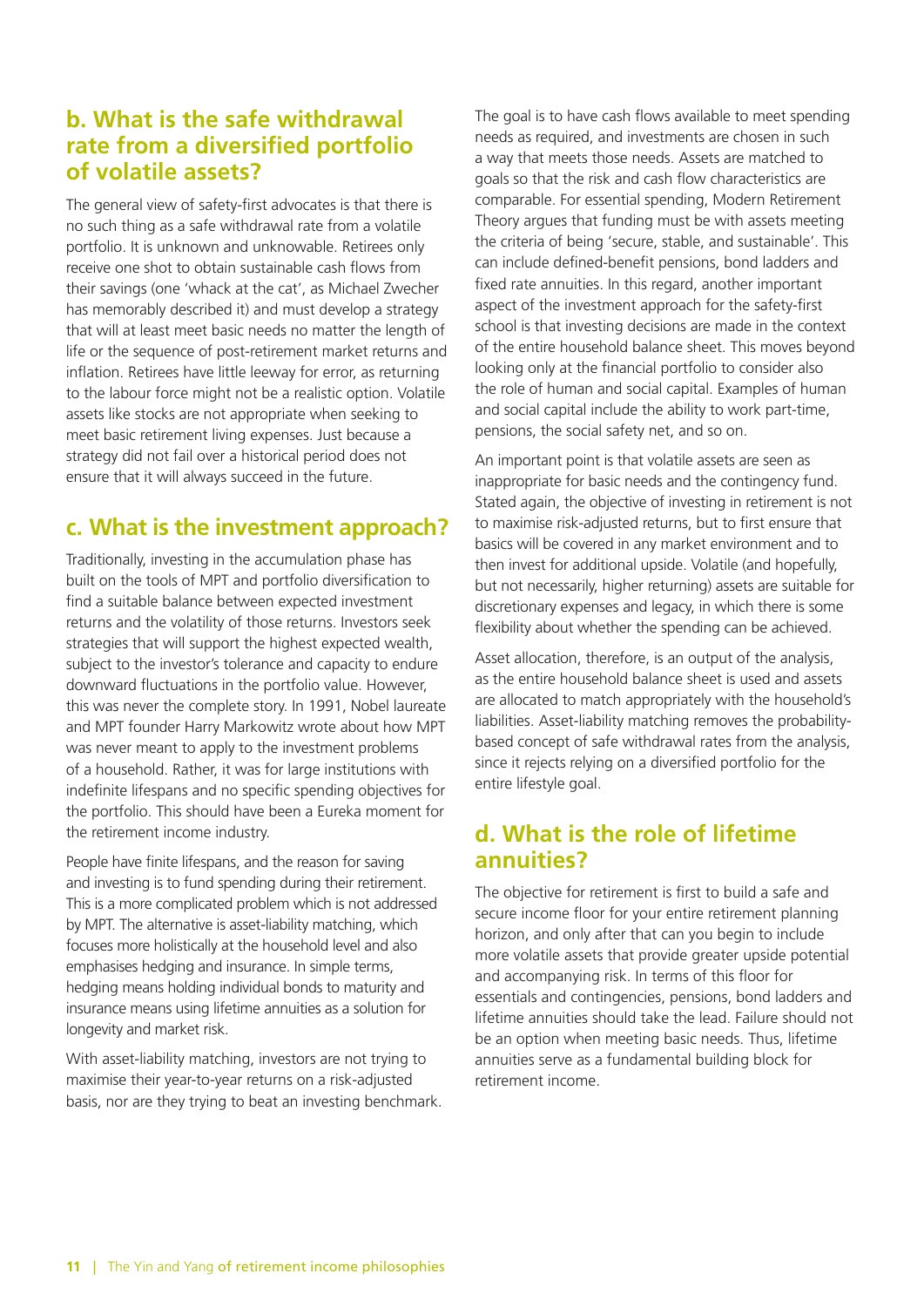Lifetime annuities are especially valuable because of their ability to provide longevity protection through the provision of 'mortality credits'. People do not know in advance their age of death. They can learn about their remaining life expectancy, but that is just a projection of the average outcome and there is a surprisingly large distribution of actual lifespans around the mean. Individual retirees cannot self-insure to protect from this longevity risk, and without annuitisation they are obliged to plan for a long lifespan.

The annuity provider, however, can pool longevity risk across a large group of retirees, and those who die earlier than average subsidise payments to those who live to around, or longer than, average. These are mortality credits. Because the annuity provider can pool the longevity risk, they are able to make payments at a rate much closer to what would be possible when planning for remaining life expectancy.

A retiree seeking to 'self-annuitise' must assume a time horizon extending well beyond life expectancy (such as 30 years with the 4% rule), in order to better hedge against the consequences of living beyond their planning age. A retiree must spend less when on the 'selfannuitisation' path.

Annuities provide a risk management tool that helps to protect clients from sequence-of-returns, longevity, market and potentially inflation risk. They are an essential tool to be considered for any retirement income plan.

#### **e. What is the role of account-based pensions?**

The account-based pension does not provide any safety features. Some safety-minded strategies, such as income buckets, can be constructed within an account-based pension, but these require additional management to monitor and maintain the investment approach. The account-based pension is what comes second. Safety is first, but once the basic needs are covered, the accountbased pension is ideal for the remaining retirement savings. The flexibility of the structure and the ability to vary income payments in line with market performance is a good fit for meeting the spending needs for a retiree's additional wants.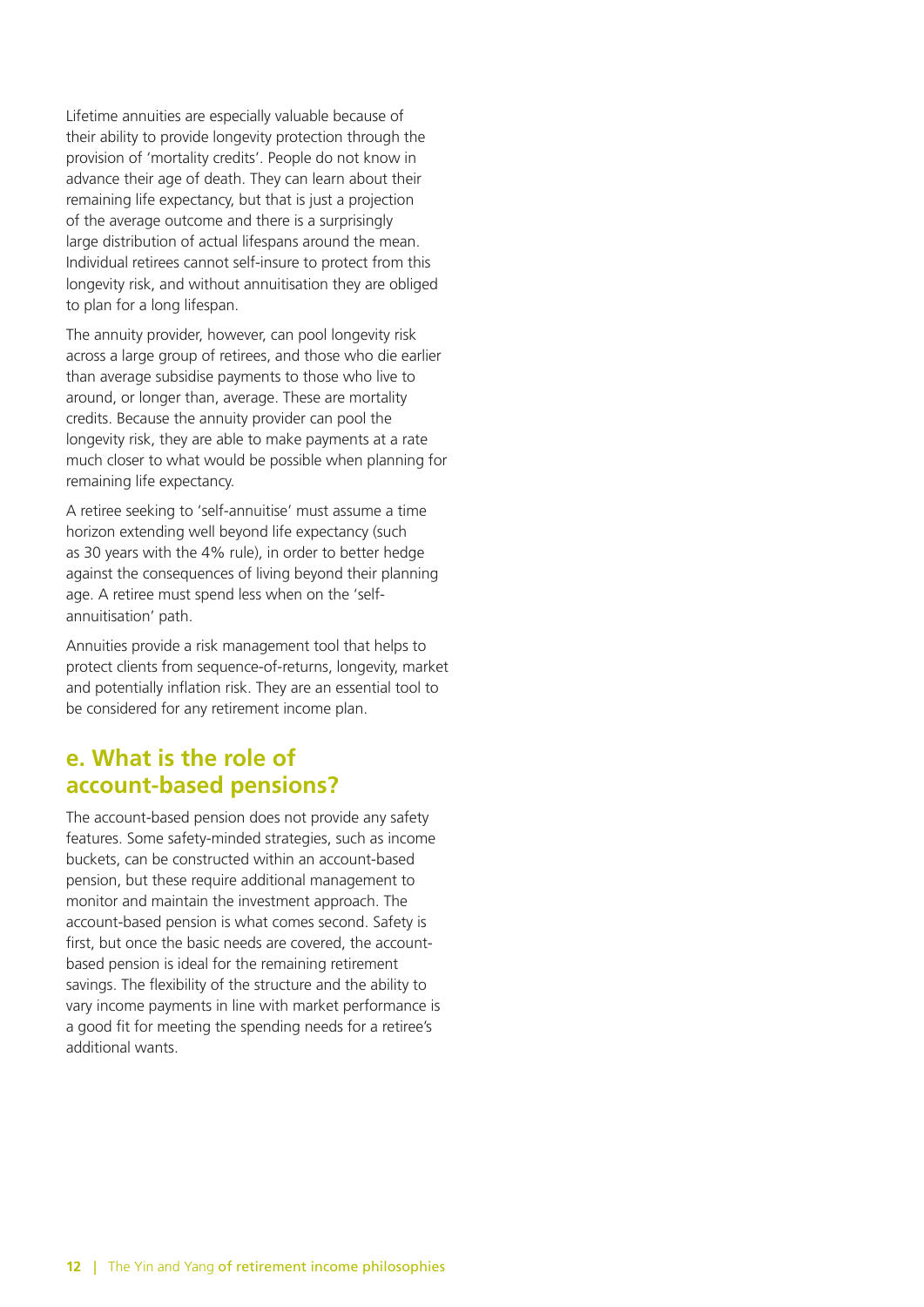### 6 The spectrum from probability-based to safety-first: practical implementations

Next, we describe various practical approaches in greater detail. Figure 2 shows the order in which we will describe eight practical implementations and where they sit on a spectrum ranging from probability-based to safety-first.

#### Figure 2: Spectrum of retirement income strategies

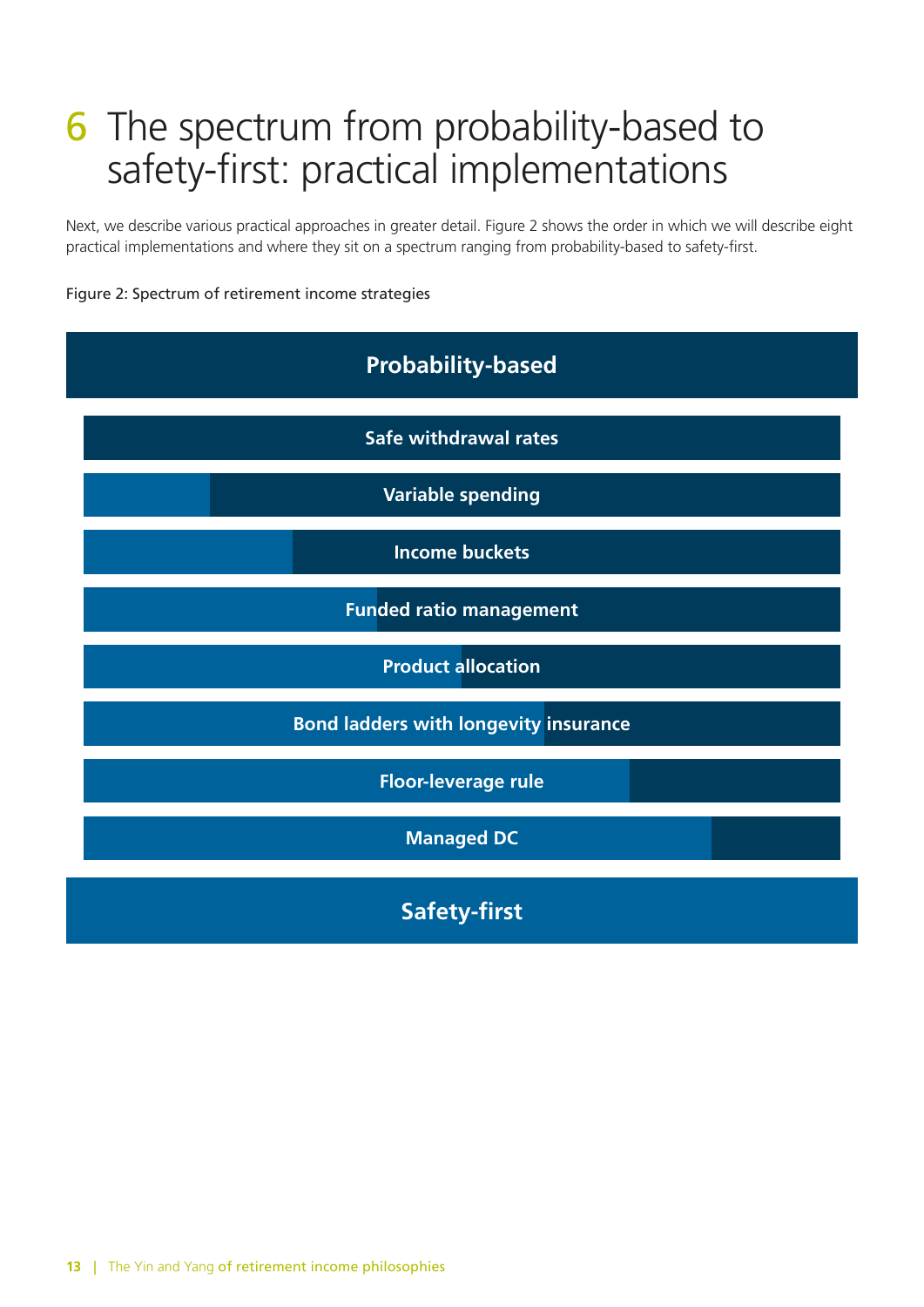## 7 Safe withdrawal rates

### **a. The United States experience**

A practical starting point for discussing retirement income strategies is William Bengen's research on the subject of 'safe' withdrawal rates, which led to the 4% rule of thumb for retirement income planning. As discussed, his research serves as the foundation for the probability-based approach. Bengen used the term SAFEMAX to identify the historical worst-case scenario sustainable withdrawal rate. The worst-case scenario Bengen identified was 4.15% for a 1966 retiree. The SAFEMAX will vary based on data source, assumed asset classes and asset allocation, and length of retirement. Bengen recommended a stock allocation for retirees of 50–75%, but as close to 75% as possible. Historically, these aggressive retiree asset allocations have provided greater upside potential, while not having a noticeable negative impact on the SAFEMAX.

Though his work is based only on US data since 1926 (a relatively short, and rather exceptional, period in world history), Bengen provides a comprehensive analysis of systematic withdrawals to smooth consumption from a portfolio of volatile assets invested with a total returns perspective. Retirees seek constant inflation-adjusted spending over their retirement, and feasible spending rates are defined as a percentage of the retirement date portfolio. In subsequent years, since spending grows with inflation and the portfolio grows or shrinks according to what is withdrawn and the realised portfolio returns, the withdrawal rate, as a percentage of remaining assets, can fluctuate dramatically and is not specifically tracked.

Bengen's initial research morphed into the retirement income strategy of safe withdrawal rates. Table 3 highlights some key aspects of the 4% rule as a retirement income strategy.

Table 3: Underlying philosophy of the 4% rule (a purely probability-based approach)

- Focus is on the overall lifestyle spending goal.
- Failure is defined as not meeting the full spending goal over 30 years.
- Retirees want to smooth spending, but they have an appetite for market risk.
- Investment focus is on total portfolio returns.
- Investment risk management: A diversified portfolio with 50–75% stocks minimises failure.
- Longevity risk management: 30 years is sufficiently beyond life expectancy.
- Users have confidence in the historical record as providing sufficient precedent for the future.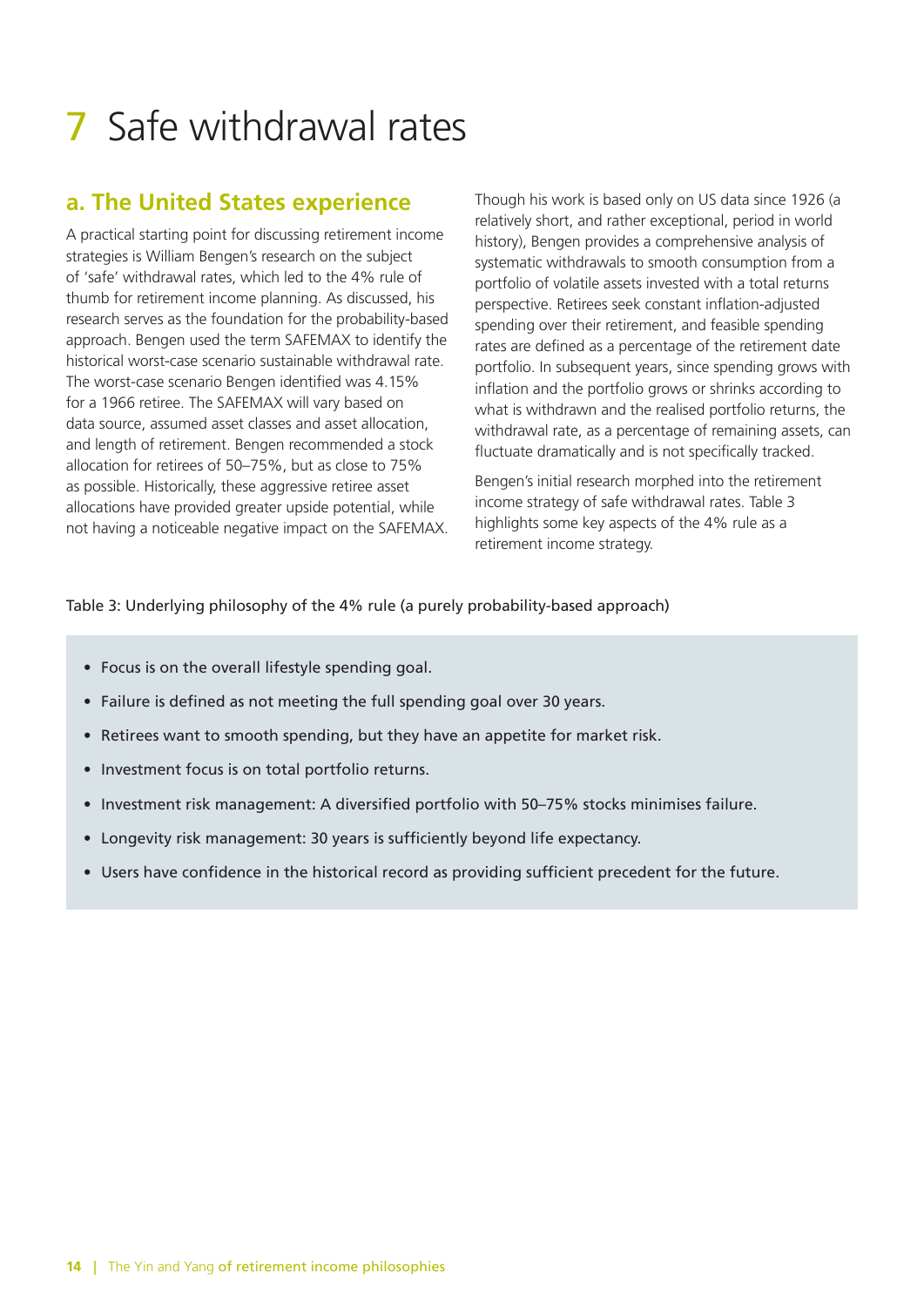Table 4 continues with a description of potential problems stemming from the use of the 4% rule in practice. Some of these issues relate to oversimplified assumptions behind the rule (such as the assumptions of a 30-year retirement, a constant inflation-adjusted spending need, the lack of fees and the assumption that investors can precisely earn the underlying index return), while others are more serious critiques offered by safety-first advocates. The basic

question is how much retirees should be able to withdraw each year without running out of financial assets. There is no attempt to guarantee an income floor, and research in this area generally tends not to consider other sources of retirement income or annuities, as the basic thrust is how to draw down wealth from a volatile portfolio in a sustainable manner.

#### Table 4: Problems with the 4% rule

- New worst-case scenarios are possible, especially as the 4% rule is based only on US historical data.
- With improved longevity, 30 years is no longer a conservative assumption for retirement length. According to the Australian Government Actuary, one in ten 65-year-old females is likely to live beyond 100 (Department of the Treasury (Australia), 2014).
- It does not account for the magnitude of spending shortfalls in failure cases.
- It assumes a constant (inflation-adjusted) spending need. Higgins and Roberts (2011) demonstrate a real decline in spending in Australia. Blanchett (2014) does the same for US retirees.
- The strategy is inefficient in the sense that spending should adjust based on portfolio performance and time horizon. Flexibility is important.
- There is the incongruity of funding a smooth spending stream from a volatile portfolio this is a unique cause of sequence of returns risk.
- The implied 'self-annuitisation' with the 4% rule misses value from mortality credits.
- It requires asset and distribution management into advanced age (i.e. it ignores cognitive decline).
- Extreme aversion to longevity risk (the risk of outliving assets) is required to not plan for higher spending in early retirement and lower spending in later retirement when the probability for survival is less.
- It assumes that the investor always rebalances on schedule and is able to earn underlying index returns without any fee drag.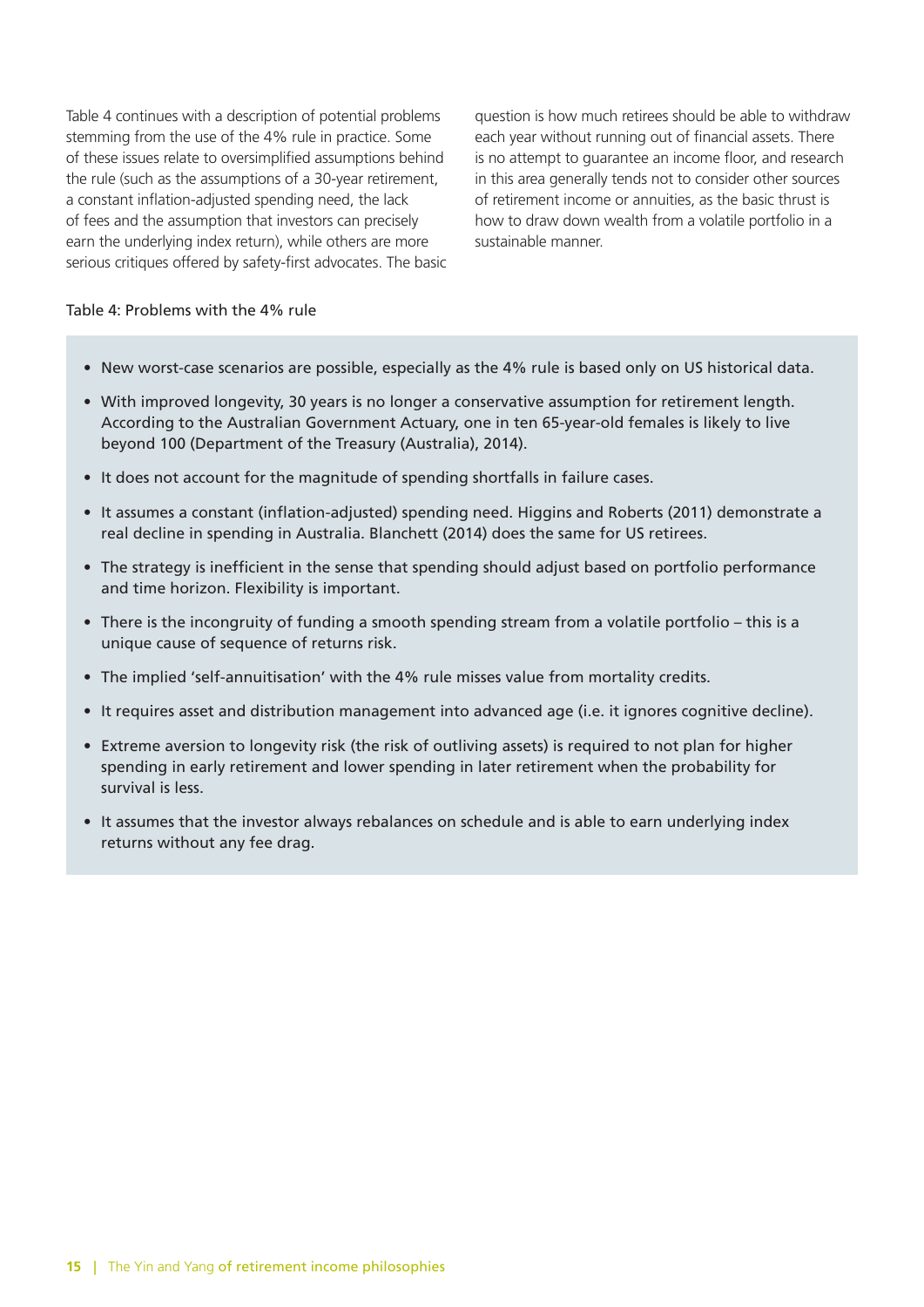Most of the work on safe withdrawal rates has been generated using US financial market data. How would Bengen's research have applied for the case of Australian financial market data? We can answer this using the Dimson, Marsh, and Staunton Global Returns Dataset from Morningstar. It provides annual returns for Australian stocks, bonds and bills since 1900.<sup>11</sup> At this point, Australians need to pause and reflect on what the stock market must have looked like in 1900. Federation had not yet occurred, Melbourne was the seat of financial and political power, and information asymmetries beyond our comprehension must have been rife on those early stock exchanges. The equity risk premium in those early days would need to have been very high to justify the risks involved.

In 1998, a study known commonly as the Trinity study was published by three professors from Trinity University in Texas, Cooley et al (1998). It extended Bengen's work to identify historical portfolio success rates for different withdrawal rates, asset allocations, and retirement durations. Table 5 replicates the approach of the Trinity study for Australian financial market data. The table shows the historical success rates over rolling periods since 1900 for hypothetical Australian retirees attempting to sustain inflation-adjusted spending based on different initial withdrawal rates. Asset allocations in the table range from 100% stocks to 0% stocks.

#### **b. The Australian experience on withdrawal rates**

Bengen noted that in the United States, a 4% withdrawal rate would have always worked with a 50–75% stock allocation over a 30-year retirement. This would not have been the case in Australia. For 50% stocks, the success rate in Australia is 81% (i.e. a 19% failure rate), although it was 95% with 75% stocks. The full results can be seen in Table 5, which shows historically high allocations to Australian equities provided higher success rates. The same was not true for the US or many other countries. See Pfau (2012) for details on the range of results in other countries.

11 Similar results have been found by Drew and Walk (2014).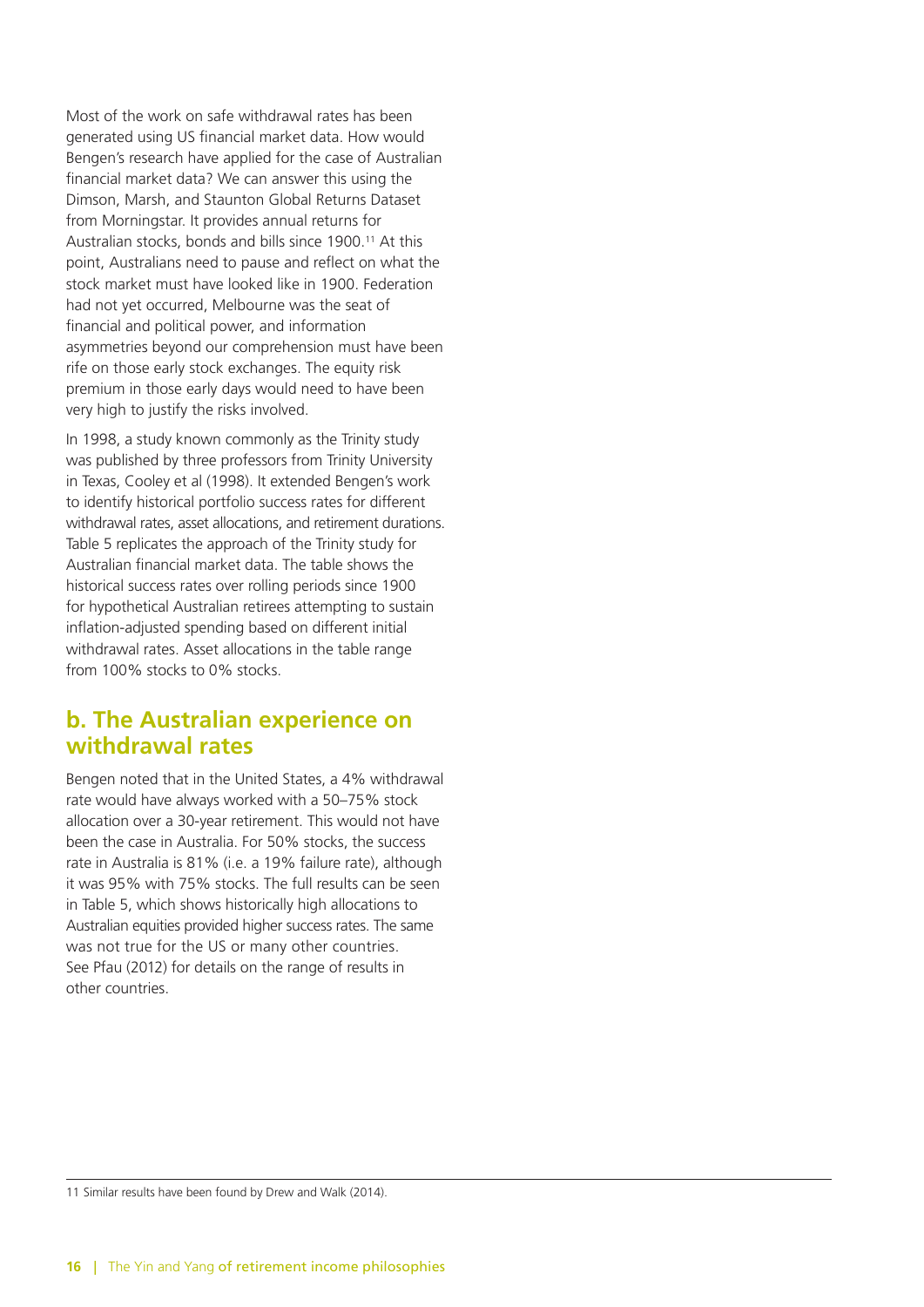Table 5: Portfolio success rates in Australia (inflation-adjusted withdrawals for various withdrawal rates, asset allocations, and retirement durations using Dimson, Marsh and Staunton Global Returns Dataset (1900-2013))

|                                  | 3%  | 4% | 5%             | 6%          | 7%             | 8%           | 9%             | 10%                 |
|----------------------------------|-----|----|----------------|-------------|----------------|--------------|----------------|---------------------|
| 100% Stocks, 0% Bonds, 0% Bills  |     |    |                |             |                |              |                |                     |
| 20 Years                         | 100 | 98 | 96             | 92          | 77             | 65           | 52             | 34                  |
| 25 Years                         | 99  | 97 | 91             | 82          | 69             | 56           | 34             | 24                  |
| 30 Years                         | 99  | 96 | 91             | 73          | 62             | 47           | 28             | 15                  |
| 35 Years                         | 99  | 95 | 85             | 68          | 58             | 39           | 26             | 11                  |
| 40 Years                         | 97  | 93 | 79             | 61          | 49             | 32           | 21             | 11                  |
| 75% Stocks, 20% Bonds, 5% Bills  |     |    |                |             |                |              |                |                     |
| 20 Years                         | 100 | 98 | 94             | 85          | 66             | 54           | 42             | 23                  |
| 25 Years                         | 100 | 98 | 90             | 68          | 56             | 40           | 23             | 13                  |
| 30 Years                         | 99  | 95 | 78             | 62          | 44             | 28           | 16             | $\,8\,$             |
| 35 Years                         | 99  | 91 | 66             | 54          | 35             | 23           | 10             | $\sqrt{6}$          |
| 40 Years                         | 97  | 87 | 60             | 49          | 27             | 17           | $\,8\,$        | $\sqrt{4}$          |
| 50% Stocks, 40% Bonds, 10% Bills |     |    |                |             |                |              |                |                     |
| 20 Years                         | 100 | 98 | 88             | 67          | 55             | 41           | 28             | 16                  |
| 25 Years                         | 100 | 93 | 69             | 51          | 38             | 29           | 18             | 6                   |
| 30 Years                         | 100 | 81 | 60             | 38          | 28             | 18           | $\overline{7}$ | 5                   |
| 35 Years                         | 96  | 68 | 53             | 33          | 20             | $\mathsf 9$  | $\sqrt{4}$     | 1                   |
| 40 Years                         | 93  | 59 | 41             | 25          | 16             | 5            | $\overline{4}$ | 1                   |
| 25% Stocks, 60% Bonds, 15% Bills |     |    |                |             |                |              |                |                     |
| 20 Years                         | 100 | 92 | 68             | 53          | 37             | 28           | 26             | 15                  |
| 25 Years                         | 100 | 71 | 48             | 34          | 28             | 22           | 11             | $\overline{2}$      |
| 30 Years                         | 88  | 59 | 33             | 29          | 16             | 11           | $\overline{4}$ | 1                   |
| 35 Years                         | 74  | 43 | 29             | 19          | 6              | 4            | $\mathbf{1}$   | $\mathsf{O}$        |
| 40 Years                         | 68  | 33 | 23             | 9           | $\overline{4}$ | 1            | $\mathbf{1}$   | $\mathsf{O}\xspace$ |
| 0% Stocks, 80% Bonds, 20% Bills  |     |    |                |             |                |              |                |                     |
| 20 Years                         | 95  | 71 | 47             | 36          | 29             | 27           | 22             | 6                   |
| 25 Years                         | 77  | 42 | 34             | 27          | 23             | 16           | $\overline{2}$ | 1                   |
| 30 Years                         | 54  | 34 | 28             | 14          | $11$           | $\sqrt{4}$   | $\mathbf{1}$   | $\mathbf 0$         |
| 35 Years                         | 41  | 28 | 13             | $\,$ 6 $\,$ | $\mathsf 3$    | $\mathbf{1}$ | $\mathsf{O}$   | $\mathbf 0$         |
| 40 Years                         | 32  | 20 | $\overline{7}$ | 3           | $\mathbf{1}$   | $\mathsf{O}$ | $\mathsf{O}$   | $\mathsf{O}\xspace$ |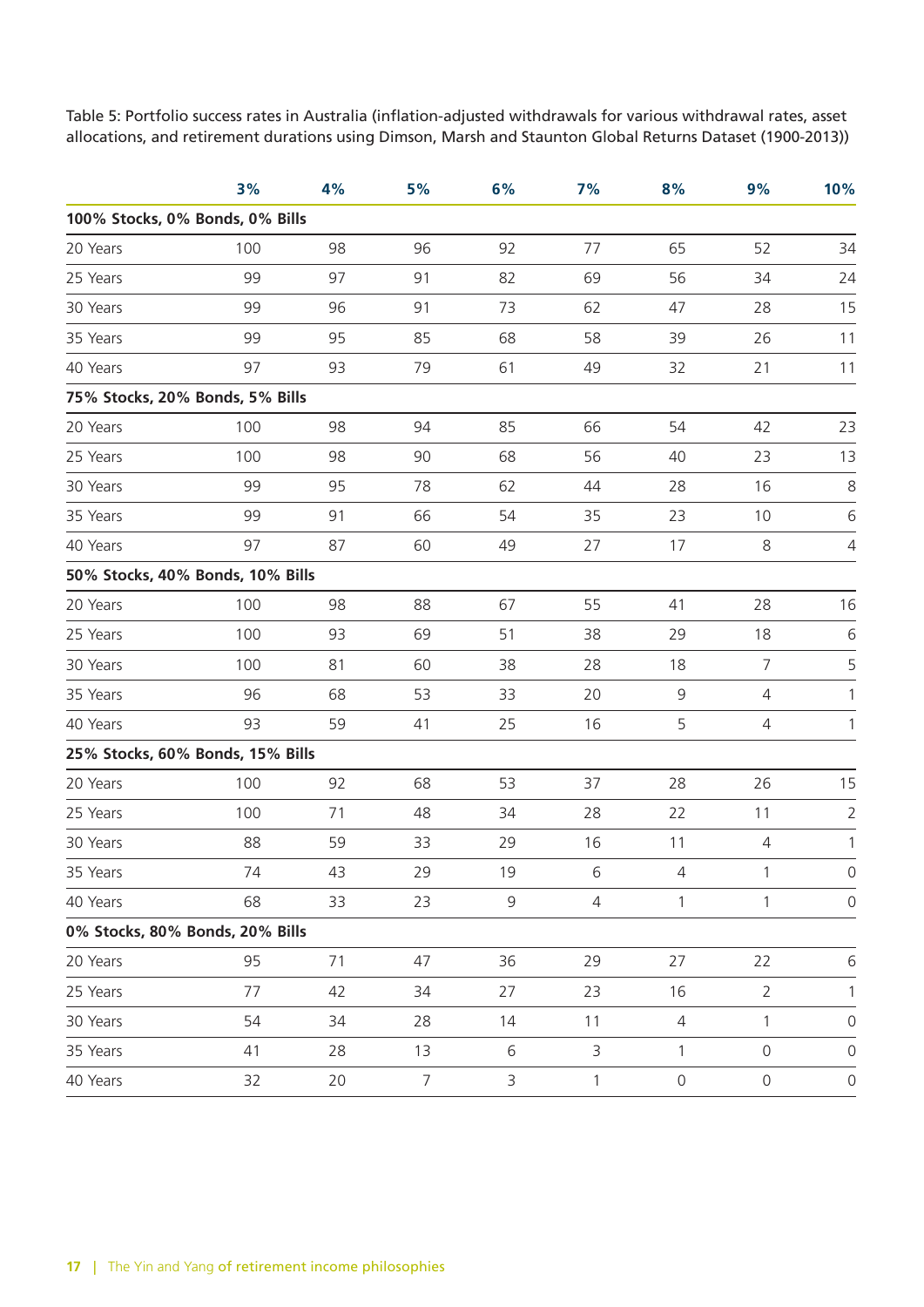Figure 3 exemplifies the situation in Australia by showing the probability of failure for different withdrawal rates and asset allocations over a 30-year horizon. Fixed income allocations are divided 80% into bonds and 20% into bills. Targeting a 4% withdrawal rate in Australia using this analysis would have led to a recommendation of holding at least 70% stocks in order to get the historical failure rate below 10%. This is a common approach in Australia with many funds investing account-based pensions in a diversified growth portfolio.

Despite the name, it is not safe. There are periods in history, such as the 1970s, where this approach would have failed to last the distance.

With Australian data (to the extent that the historical data can be relied upon), the general probability-based message of using an aggressive asset allocation becomes even stronger, though Australian historical data also does reveal greater vulnerability for the 4% rule than is demonstrated by analyses of only the United States.12

#### Figure 3: Historical failure probabilities for inflationadjusted withdrawal strategies in Australia over a 30-year retirement horizon



Next, Figure 4 compares the historical trends for sustainable withdrawal rates over 30-year periods and for a 50/50 portfolio for the United States and Australia. For Australia, in 19% of the historical cases, the sustainable withdrawal rate was less than 4%. It came quite close to 3% for a new retiree in 1970. The figure really highlights that, had Bengen done his initial study with Australian data, instead of US data, the 4% rule would in all likelihood be known instead as the 3% rule, unless retirees were willing to hold the vast majority of their financial assets in equities. This is now reinforced by Drew and Walk (2014).

Figure 4: Maximum sustainable withdrawal rates by year of retirement for a 50/40/10 stocks/bonds/bills asset allocation and 30-year retirement horizon



The safe withdrawal rate sets a level of income maintained in real terms that is likely to last for the lifetime of a retiree based on historical events. Market risk is taken and there is a small probability that the plan will fail.

12 Each data source does result in slightly different outcomes for sustainable withdrawal rate estimates. As a point of comparison, with this dataset the 4% rule in the United States enjoys a 96% success rate over 30 years with 75% stocks and a 95% success rate over 30 years with 50% stocks.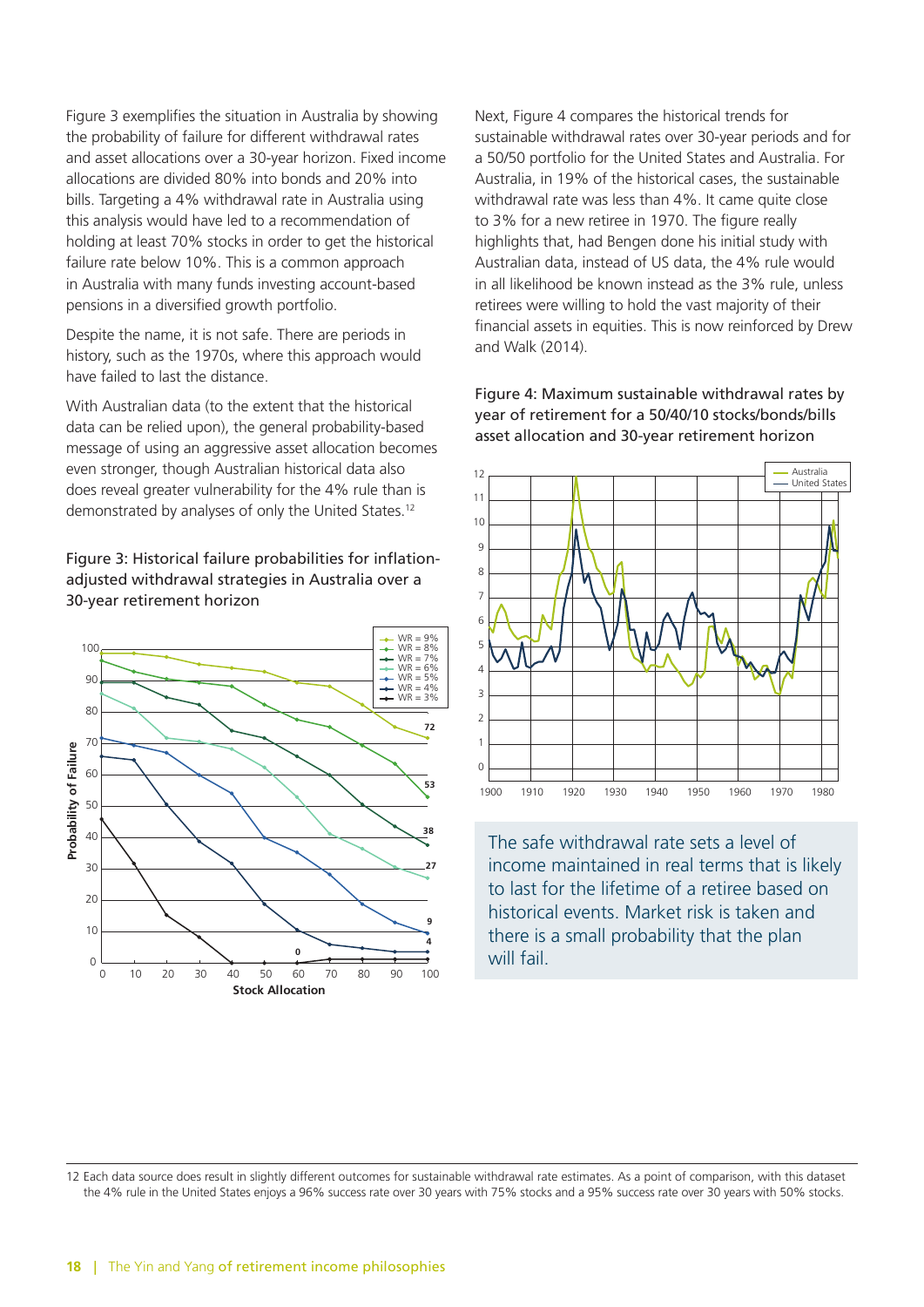## 8 Variable spending strategies

The constant-spending assumption of the 4% rule could be considered a simplification to aid in obtaining a general guideline about feasible retirement spending. For real retirees, spending will vary over time. They will not play the implied game of chicken of keeping spending constant as their portfolios plummet toward zero. As well, constant spending from a volatile portfolio is a unique source of sequence of returns risk, which can be partially alleviated by reducing spending when the portfolio drops.

But, how exactly should retirees adjust their spending patterns in response to changes in the value of their retirement portfolios? Of countless variable spending approaches, we will consider two of the most prominent. Real spending can increase or decrease along with the fortunes of the market. This can ensure that wealth will not run out, though it provides no protection against painfully low levels of spending. These variable spending strategies, though they reduce sequencing risk, are probability-based approaches. The loss of capital in a volatile portfolio could push spending to uncomfortably low levels and bond ladders or lifetime annuities are not given consideration to lock in any minimum level of spending.

Portfolio volatility can also wreak havoc on attempts to plan a stable budget. The two practical variable strategies we describe attempt to smooth spending relative to two even more basic strategies. The basic strategies are to spend a constant percentage of the remaining portfolio balance in each year of retirement (note that spending 4% of what remains from a portfolio each year is very different from the minimum drawdown rules which apply in Australia).<sup>13</sup> Minimum drawdowns are based on the current account balance and the age of the pension account-holder. If the balance falls, then so does the amount required to be drawn down. Even when the percentage requirement increases, market movements can reduce income payments. The purpose of the rule is to push money out of the tax-advantaged accountbased pension where it is either spent or subject to normal taxation.

Countless proposals have been made for dynamic withdrawal rates to provide a compromise between the desire to plan ahead and the need to make spending adjustments to reduce the odds of asset value depletion. A practical variable spending strategy used by US advisers is the 'decision rule' approach developed by Jonathan Guyton (2004) and with William Klinger (2006) in 'Journal of Financial Planning' articles. Using Guyton's approach, clients begin retirement with a higher withdrawal rate, but future spending won't always increase with inflation and it might need to be cut in certain circumstances.

In practice, the variety of options in altering the spending profile results in a series of rules that can be complex. Typically, one or more of four decision rules are applied to a retiree's portfolios. The four Guyton and Klinger decision rules that advisers can apply to client portfolios include:

- the portfolio management rule (which focuses on attempting to make withdrawals from asset classes which have experienced the most growth);
- the withdrawal rule (which avoids adjusting withdrawals for inflation in down market years);
- the capital preservation rule (which cuts spending when portfolio withdrawal rates exceed 20% of their initial level – because the portfolio is shrinking); and
- the prosperity rule (which increases spending when portfolio withdrawal rates fall by more than 20% of their initial level – because the portfolio is growing).

Less well known to financial professionals is an approach that is closely tied to how actuaries view the retirementspending problem. It is a cousin of the minimum withdrawal tax rules. The age-based, three-dimensional distribution model was developed by Larry Frank, John Mitchell and David Blanchett in a series of articles (2011, 2012a, 2012b).14 They viewed retirement spending as a dynamic process and believed that the sustainability of a given plan should be revisited frequently. Since retirement is an ongoing process, their focus was always on the current withdrawal rate, rather than the initial safe withdrawal rate.

<sup>13</sup> Australian SIS Regulations 1994 require minimum annual account-based pension payments typically as follows: age 65–74 at 5%; age 75–79 at 6%; age 80–84 at 7%; age 85–89 at 9%; age 90–94 at 11% and 95+ at 14%. For the 2019-20 and 2020-21 financial years, these minimums will be halved.

<sup>14</sup> Further consideration can be found in Blanchett, Kowara and Chen (2012) and Blanchett (2013).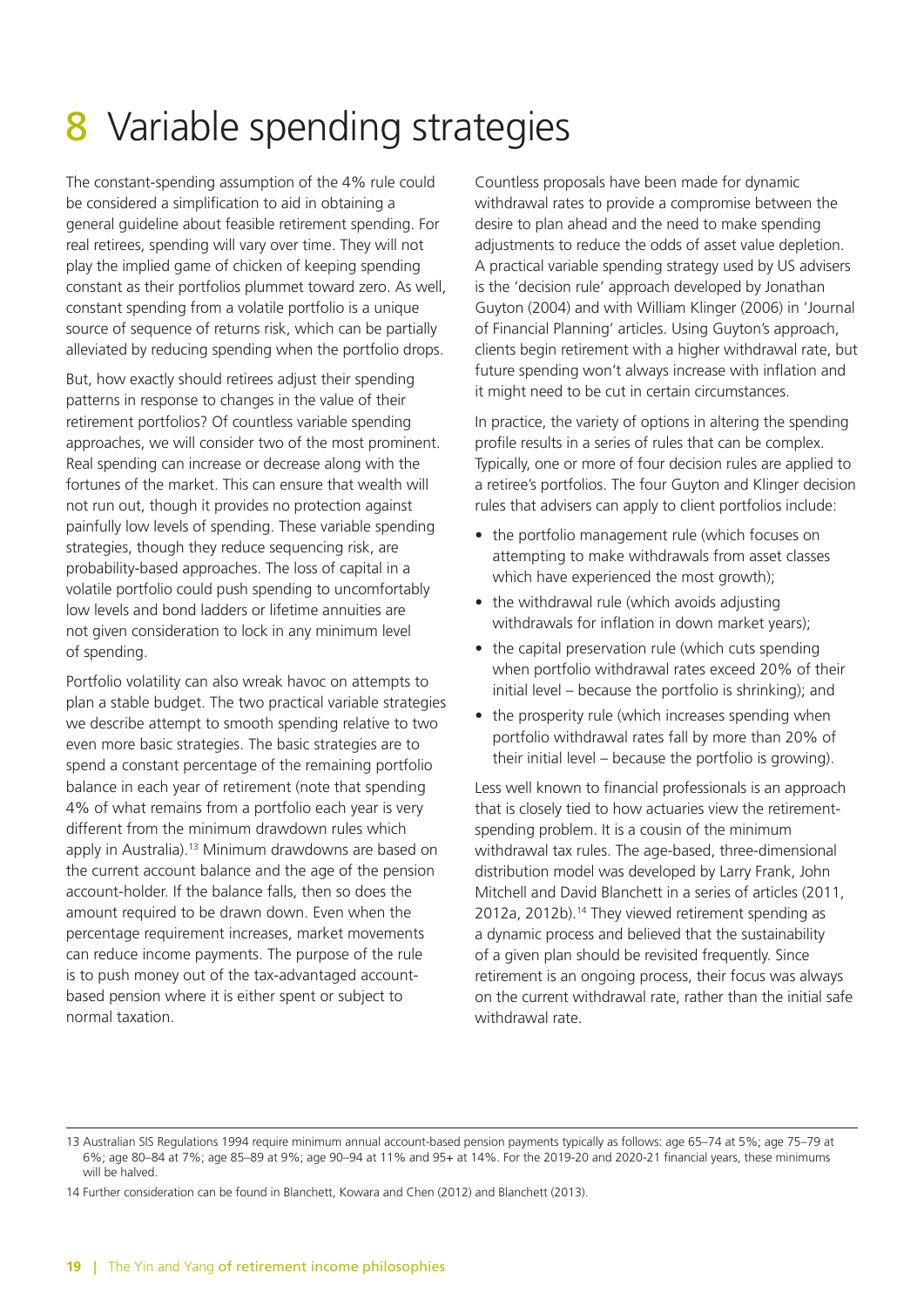While Guyton's decision rules focused on a fixed planning horizon, Frank, Mitchell and Blanchett suggested using a dynamic measure of remaining life expectancy, noting that withdrawal rates can increase as the remaining time horizon shortens.

Frank, Mitchell and Blanchett developed a threedimensional model for factors that determine the forward-looking sustainable withdrawal rate from a given point in time: age, market returns and asset allocation. Spending adjustments are made with regard to the probability of failure.

They concluded that the most important factor is age, which affects the length of the remaining distribution period and the longevity risk. Bengen's original safe withdrawal rate research based retirement planning on a fixed horizon of 30 years. But, mortality and survivorship data can be used dynamically to measure the remaining life expectancy. Withdrawals can be based on remaining life expectancy, rather than an arbitrarily longer planning horizon.

Next in importance is the sequence of market returns. As this approach considers that spending should fluctuate in response to market returns, they argued that sequence of returns risk is always present in a retiree's portfolio and is not just a symptom of the early years of retirement. To maintain the same probability of failure, the withdrawal rate will need to adjust over time. Since the remaining time horizon shortens as years pass, the withdrawal rate that corresponds to a given probability of failure will increase.

The third factor, which has the smallest effect on the sustainable withdrawal rate, is the asset-allocation choice.

Variable spending strategies start with a higher spending rate, but they allow income (and spending) to fall when market returns don't meet expectations. Plan failure results in the money available for spending being inadequate.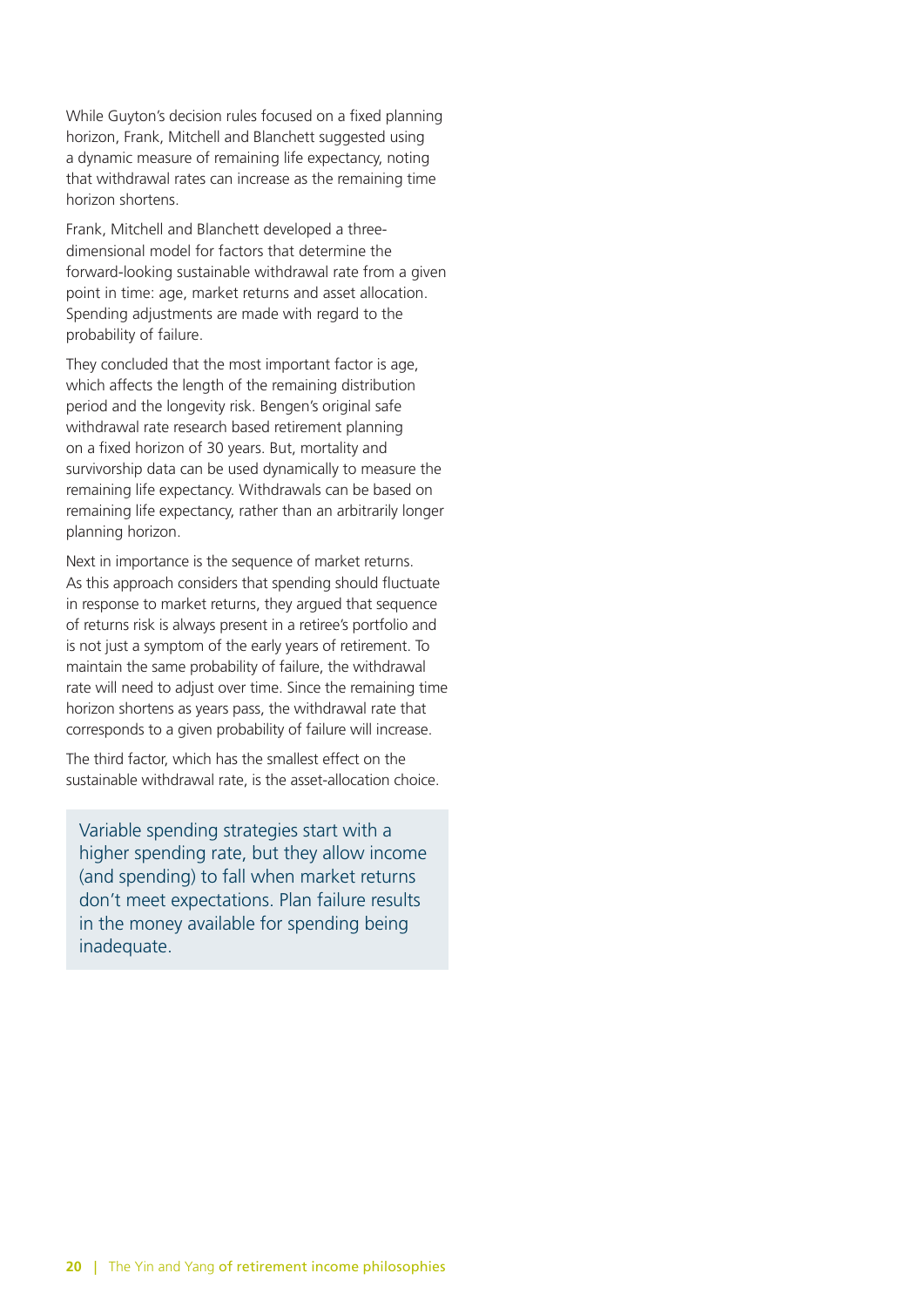## Income bucketing (or time segmentation)

With traditional asset allocation and total returns investing, different asset classes are mixed into a single portfolio, and people can have a difficult time relating to the purpose of the different parts of their portfolio. Bonds are used to dampen volatility, which leaves them looking like they are just sluggish stocks. Leaving behind the purely total returns perspective, another important avenue for retirement income building is to hold fixed income assets to maturity in order to guarantee upcoming retiree expenses over the short and/or medium term. More volatile assets, with higher expected returns, are then deployed to cover expenses for more distant time periods. This is time segmentation.

Time segmentation moves away from a total returns analysis to provide a mental accounting framework that distinguishes different accounts (or income buckets) of the portfolio to be used for different purposes (income at different points of time). Rather than worrying about short-term volatility and then allocating between stocks and bonds to find the happy mix, time segmentation uses fixed income assets specifically to lock-in future spending amounts over the subsequent horizon of perhaps three to 10 years. Stocks are left alone to grow without worrying that they will have to be sold after a downturn. The bond allocation is determined by how much of the portfolio is required to build the front-end fixed income ladder lockedin for upcoming spending needs, and the stock allocation is whatever is left after creating a bond ladder. Asset classes are deployed for what they do best: bonds provide income and stocks provide growth.

#### Figure 5: Example of income buckets



Lifetime annuities are generally not used in time segmentation, as bonds will meet upcoming expenses, providing a longer period for volatile assets to recover from market declines before they must be sold.

This viewpoint relies on the potentially erroneous belief<sup>15</sup> that time diversification makes stocks less risky when held over longer periods. While time might reduce the average annual volatility of equity returns, it clearly increases the risk of larger deviations from expected terminal portfolio values. Though income bucketing is a hybrid approach, incorporating aspects from both the probability-based and safety-first frameworks, it is this confidence in the long-term growth of stocks which leads us to identify time segmentation as closer in nature to a probabilitybased approach.

The primary advantage of time segmentation is that it provides a behavioural foundation for retirees to maintain their asset allocation and avoid panicking during market downturns, although this might not always be achieved in practice. Income bucketing can be more intuitive than the blended approach of the total returns portfolio, because it is easier for people to understand that certain assets are to be used for the short-term horizon, certain assets for the medium-term horizon and others for long-term spending needs.

Nonetheless, it must be emphasised that on a theoretical level, income bucketing cannot be a superior investing approach relative to total returns investing. In practice, whether targeting total returns or income bucketing ends up providing better performance when viewed after the fact cannot be predicted in advance and will be determined by the actual sequence of market returns experienced. The benefits of income bucketing relate more to helping people to understand their retirement income plan and keep their resolve to stay the course and avoid panicking during market downturns. Retirees might be less likely to sell stock holdings if they know there is time to wait for a market recovery before needing to spend those assets. Practical implementations of time segmentation include the Asset Dedication approach by Stephen Huxley and J. Brent Burns (2005), and Somnath Basu's (2005) Age Banding work.

Income bucketing secures spending levels for the early years, but is still reliant on good market returns in order to maintain desired spending levels over time.

15 See for example Bodie (1995).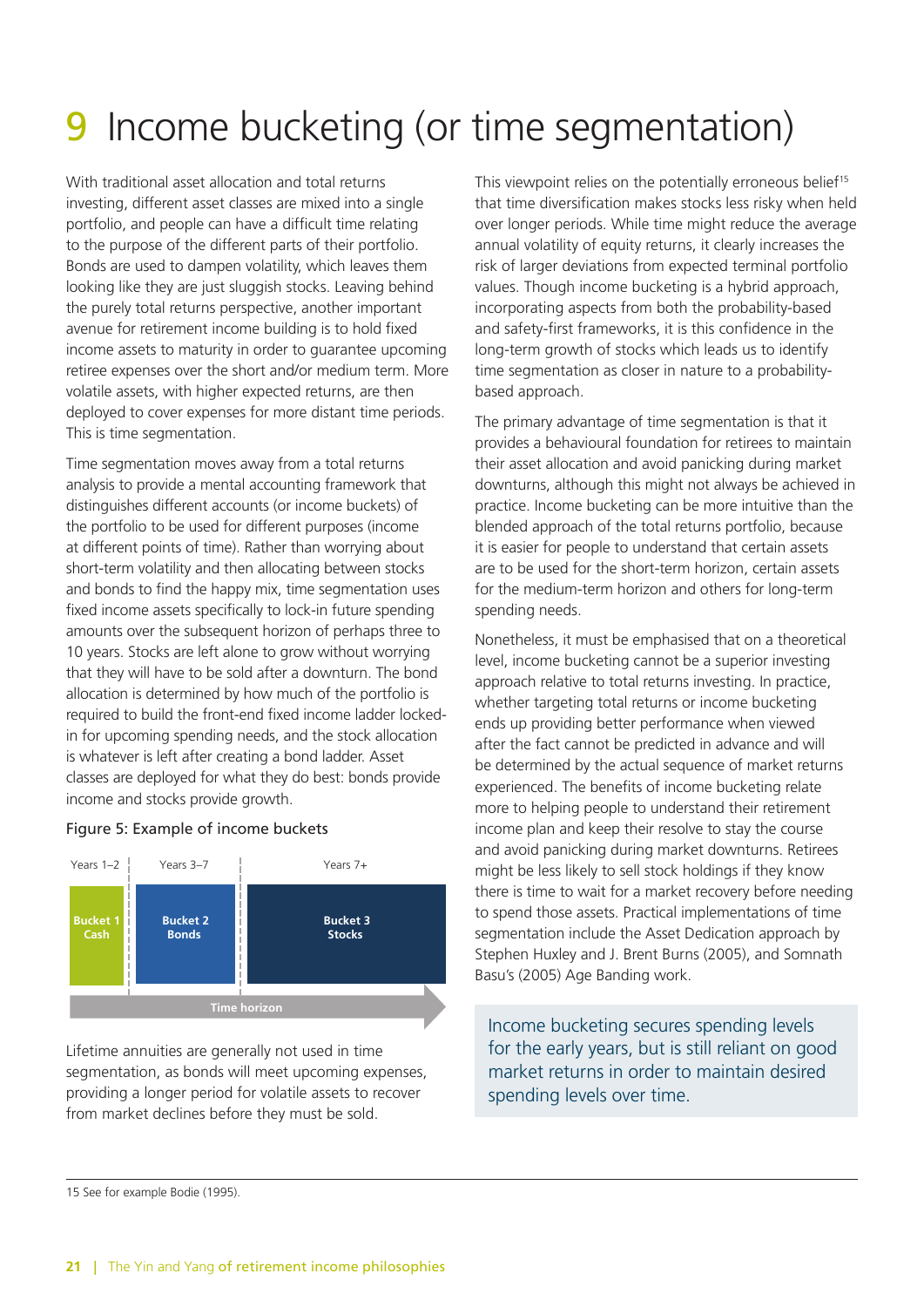## 10 Funded ratio management

On the spectrum, we place 'funded ratio management' as one of the midpoints between probability-based and safetyfirst approaches. This approach is best associated with Russell Investments. It is described more completely in the book, 'Someday Rich: Planning for Sustainable Tomorrows Today', by Timothy Noonan and Matt Smith (2012).

The main idea of funded ratio management is to treat personal retirement planning in the same manner as a corporate pension fund and to focus on a person's funded status. Funded status of 100% means that a person has just enough assets to meet the present discounted value of their future liabilities, while overfunded and underfunded people have more or less than this, respectively.

Assets are the resources people have available to fund their financial goals and liabilities are these financial goals. More specifically, assets include both the current value of a retiree's financial assets, and for pre-retirees, the present discounted value of their human capital.

This model can be used during both the pre-retirement and post-retirement periods to find out if a person is on track for a sustainable retirement. Being on track means that people's available assets are at least as large as the spending implied by their financial goals.

If a retiree is underfunded for retirement, potential solutions include working longer, saving more, or planning to spend less in retirement. Another option is to take more investment risk and increase the expected return (or discount rate of the future liabilities), but that could backfire if the portfolio drops further.

When those other options are no longer available and retirement is already underway, then a drop toward underfunded status means that a retiree should seriously consider annuitising in order to lock-in a floor of sustainable income. This eliminates the possibility of any further upside, but at least it prevents further tragedy if their investment portfolio continues to drop.

Being funded does require monitoring carefully about the evolving costs of annuitisation and the value of assets and liabilities. But, careful investment planning does help to smooth some of the volatility. For instance, if interest rates increase, then the present values of assets and liabilities will decrease, and the cost of annuitisation will decrease. Things move in tandem. The co-movements can be quite precise when duration matching for assets and liabilities is used.

Investment planning still plays a role, and Russell describes an adaptive asset allocation approach that relates both to the funded status and to a retiree's comfort with volatile investment strategies. It is a form of portfolio insurance under which investment risk is allowed to increase as the funded status increases. This approach generally assumes that annuitisation involves all assets and is only undertaken as a last resort. There is no move to lock in some income through an annuity, while maintaining some market exposure and liquidity with the other accumulated savings. Exposure to the market can move up and down, depending on the funding ratio. Figure 6 indicates how the growth asset exposure is at a minimum with a 100% funded ratio, increasing to either invest the surplus, or to try to catch up (probability-based approach). The option for underfunded older retirees moves from catching up through higher equities to locking in spending plans by not letting them get any worse (safety-first approach).

#### Figure 6: Growth exposure with adaptive asset allocation



#### Source: Adapted from Pittman and Greenshields (2012)

The strategy considers only a traditional lifetime annuity that locks the capital up at purchase. Modern annuities, such as currently available in Australia, offer a liquidity window of up to 15 years. The purchase of this annuity can be unwound, reducing the cost of prematurely locking in an income level.

Managing to a funded ratio can be used to lock in the desired spending level if capital is sufficient. It is a relatively complex strategy and still relies on good market outcomes when capital is not sufficient.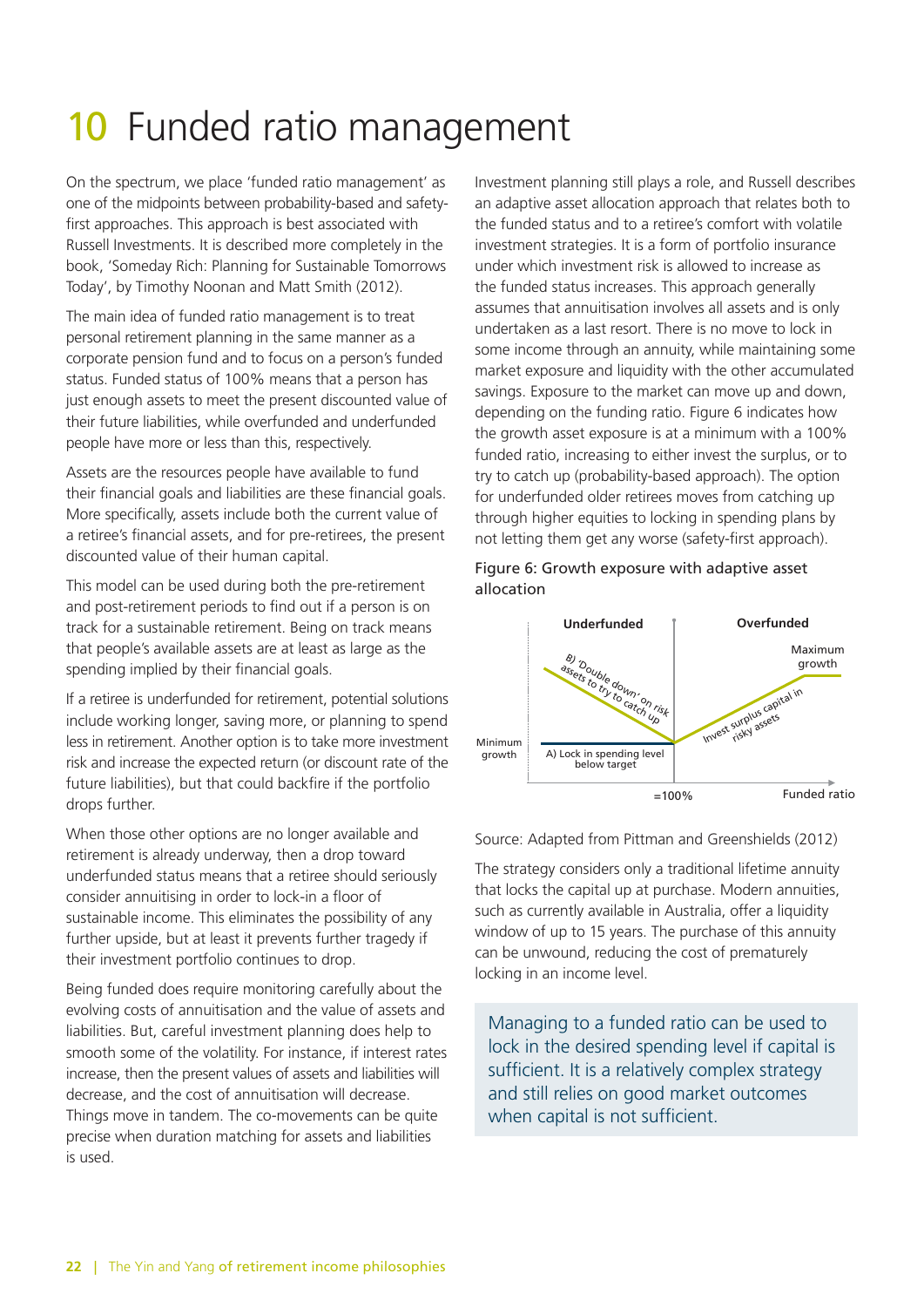## 11 Product allocation (or goal segmentation)

The classic evaluation tool for traditional safe withdrawal rate studies is the failure rate or success rate. These rates have several deficiencies though: they are not useful for strategies that partially allocate to guaranteed income sources or that use flexible withdrawals in part to avoid wealth depletion, and they do not measure the magnitude of failure when it happens.

Associate Professor Moshe Milevsky of York University in Canada describes 'product allocation' as how to allocate retirement wealth optimally among stocks, bonds, lifetime annuities, and variable annuities with guarantee riders. Product allocation moves toward safety-first principles by considering retirement income strategies more holistically through the retirement income efficient frontier. Though the efficient frontier presents probability-based outcomes, it does so in a manner that allows the entire household balance sheet to be incorporated into the analysis. This allows lifetime annuities an opportunity to receive fair consideration, and allocations including guaranteed income sources in retirement generally outperform strategies without any guaranteed income.

Unlike the safe withdrawal rate framework, the retirement efficient frontier does not focus solely on avoiding financial wealth depletion. Instead, there is a trade-off between two objectives: supporting minimum spending needs and lifestyle spending goals, and maintaining a buffer of financial assets. This buffer could be for a legacy or to use as a reserve in the case of expensive health shocks, divorce, severe economic downturns or other emergency needs. Individuals must determine how much they value each objective and choose the appropriate balance between them in a manner similar to the risk/ return trade-offs in MPT's efficient frontier.

The resulting efficient frontier shows the allocations that support the largest buffer of remaining financial assets at death, while still providing a given percentage of spending needs (or, alternatively, the highest percentage of spending needs that can be satisfied for a given reserve of financial assets). Any of the product allocations on the efficient frontier represent a potentially optimal point. Whoever is taking responsibility for the allocation of the end beneficiary, be it direct client or fund member, must decide what is optimal.

This efficient frontier approach provides a very robust and scalable framework for evaluating retirement income strategies. The inputs can be modified to fit the circumstances for a retiree. Age, gender, marital status, asset classes and allocations, performance expectations, current pricing, available household assets and spending needs and goals can all be adjusted to product an efficient frontier. This frontier graphically illustrates the trade-offs between downside spending protection and the potential to grow wealth. Retirees or their advisers/ fiduciaries can then make decisions about how to optimise the available choices.

### **a. Income layering**

A clear example of the goal segmentation approach is also provided in what is known as an income layering approach. The idea is to set clear needs and wants and prioritise how each of those goals will be achieved. Income that is required to meet 'needs' is locked in for life. Consideration should first be given to access to social security such as the Age Pension, but then the remaining income for 'needs' is generated from a guaranteed product. For retirees with the option of a defined benefit pension, that is suitable, but for others, a lifetime annuity provides the simplest way to match this lifetime income need.

Most retirees will have a significant proportion of their wealth available to meet the various 'wants' that they have through retirement. Often, these wants are higher in the earlier stage of retirement when the retiree is in full health and has an active lifestyle. As the needs are safely covered, the retiree can pursue the probability-based approach through an account-based pension to generate income to meet their wants. This split is demonstrated in Figure 7.

Goal segmentation reflects the Yin and Yang in the title of this paper. Safety-first is paramount to meeting needs. Once these needs have been locked in, the retiree can seek to maximise their other outcomes through a probability-based approach.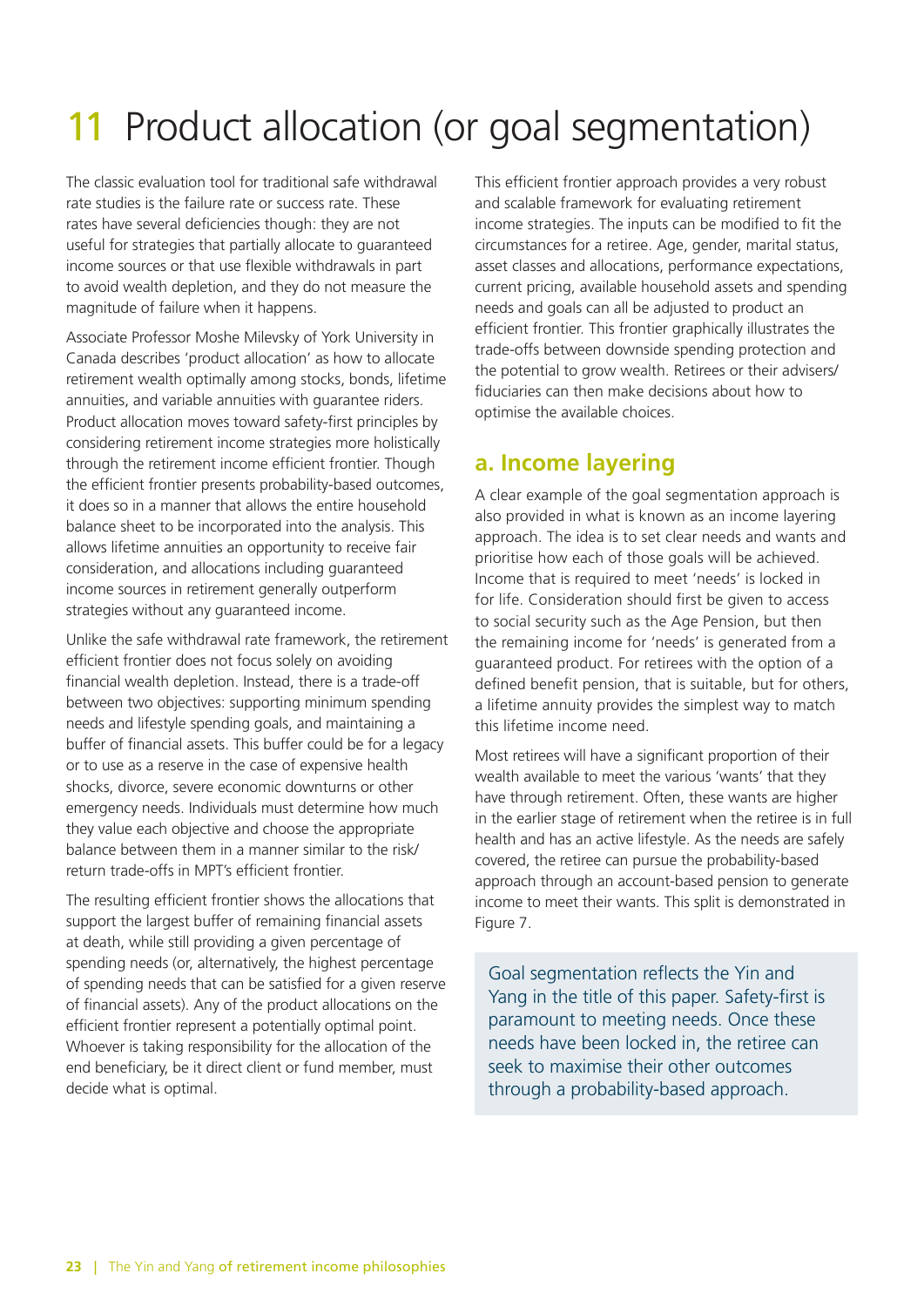

#### Figure 7: Income layering example of goal segmentation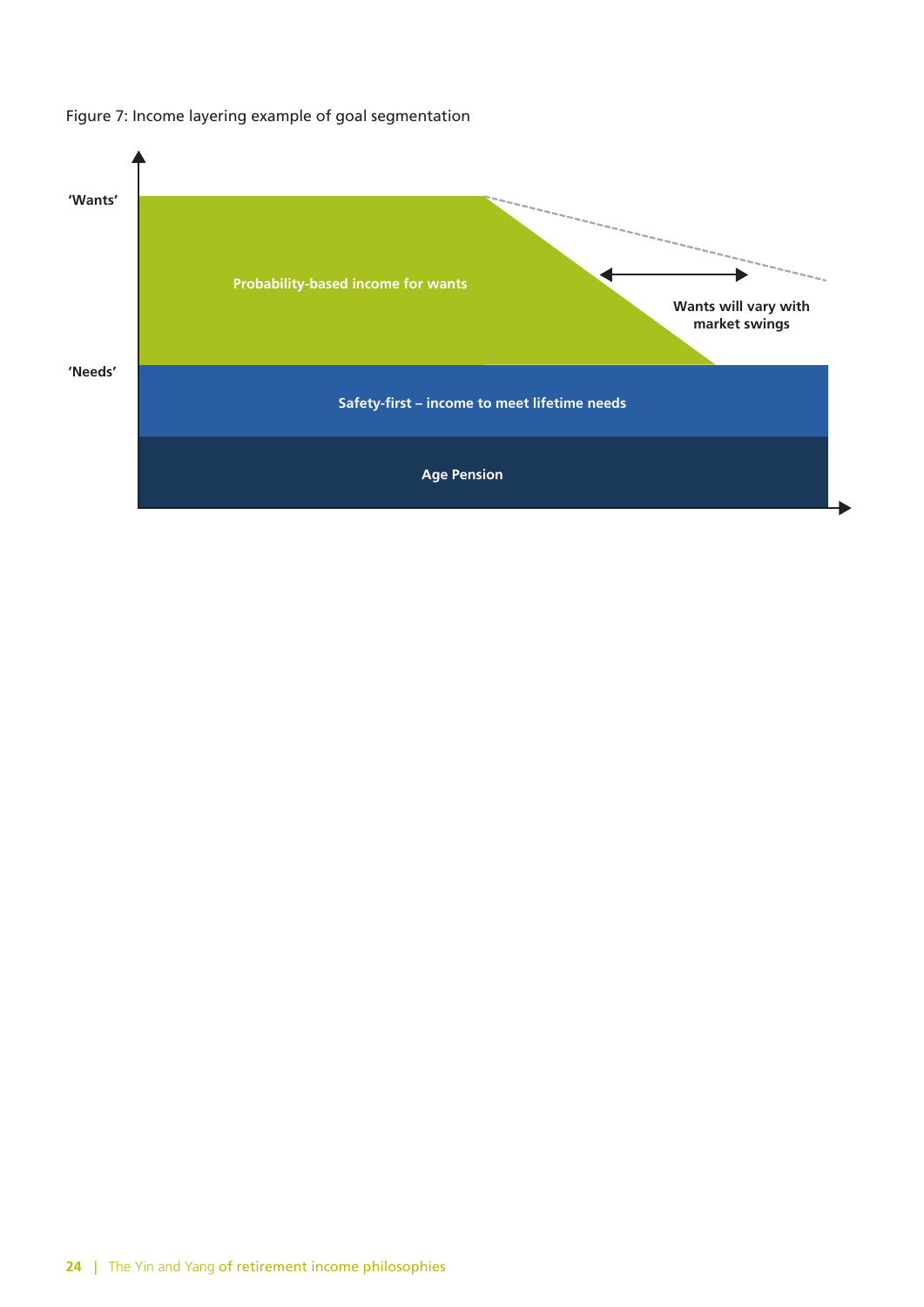## 12 Bond ladders and longevity insurance

If pressed to identify a safe withdrawal rate, safety-first advocates sometimes point to the payout rate on an inflation-adjusted lifetime annuity as the most reasonable estimate. They think of it as the retirement income discount rate. Retirees, however, seem disinclined to give up all the liquidity and access to assets implied by complete annuitisation, although modern Australian annuities have addressed this by providing liquidity for an initial period. This has led researchers to look for alternatives. One such approach developed by Professor S. Gowri Shankar (2009) was to combine a 20-year ladder of inflation-protected government bonds (called TIPS in the US) with a deferred lifetime annuity (DLA) which begins payments 20 years after the retirement date. Stephen C. Sexauer, Michael W. Peskin and Daniel Cassidy (2012) reconfirmed this idea in a 'Financial Analysts Journal' article and also extended the argument that this should be used as the benchmark for calculating feasible retirement income.

For both single-premium immediate annuities (SPIAs) and DLAs, a lump-sum premium is paid today (or perhaps by smaller premiums over time) in return for a guaranteed income for life. The difference is that for the DLA, the guaranteed income does not begin until a later date. Another way to look at this is that a SPIA is a DLA with no deferral period. The basic idea of 'longevity insurance' is that a 65-year-old might buy a DLA for which income begins 15 or 20 years later. Because the income is deferred, total lifetime payouts will be less and the cost of the annuity lower. This provides longevity protection at a lower cost. The idea of this strategy is that it might be more palatable than only buying an inflation-adjusted SPIA, since it does not require sacrificing liquidity for assets, and the remaining unused bond ladder would be available to a surviving spouse or an estate in the event of an early death. This strategy provides a good example of a safety-first approach, with protection being sought for the entire lifestyle spending goal for life.

A bond ladder can provide a stream of income for a set period with a deferred lifetime annuity to cover spending needs afterwards. Market exposure to bonds still remains, but the income is locked in.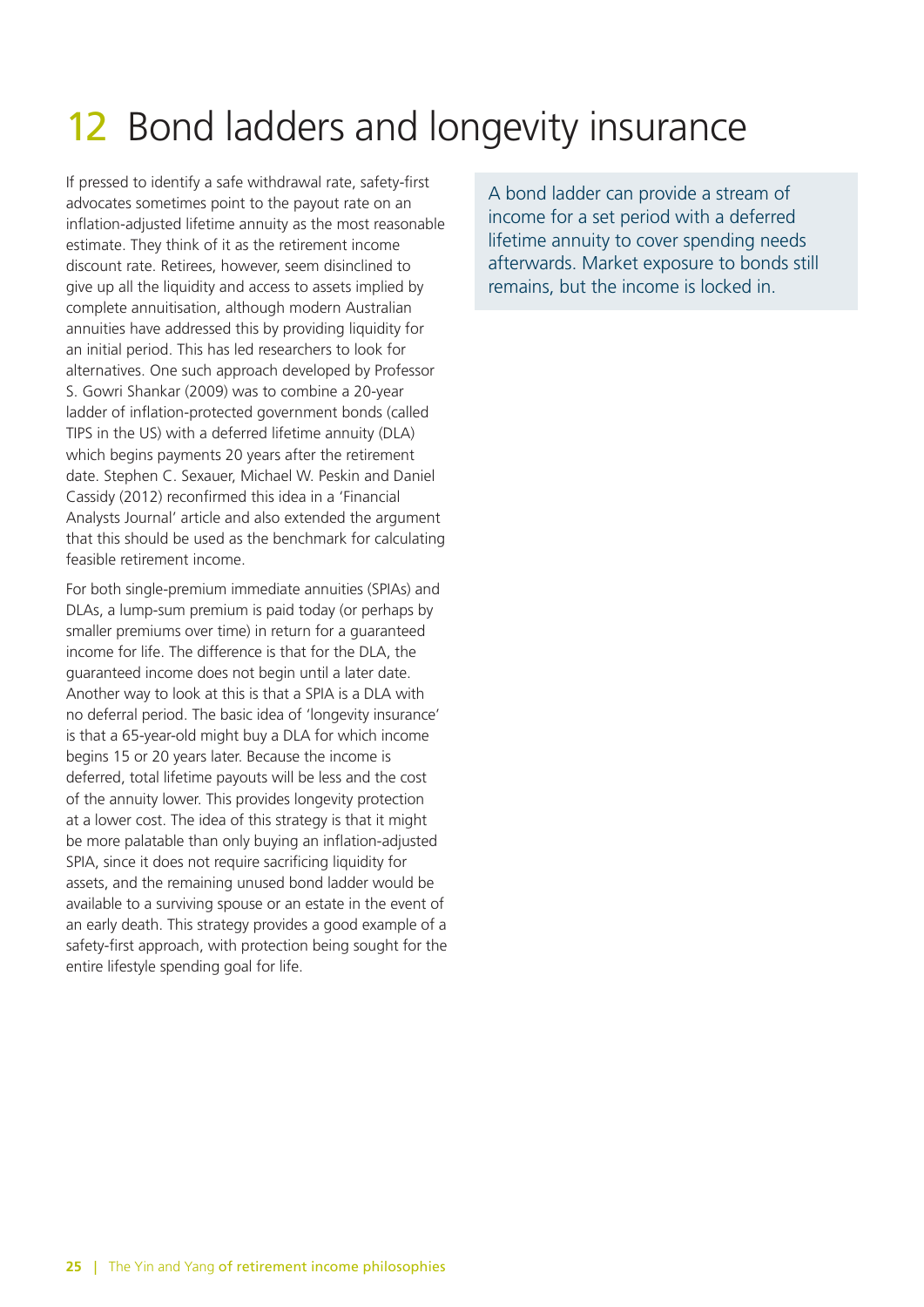## 13 Floor-leverage rule

Jason Scott and John Watson are both important developers of research at Bill Sharpe's Financial Engines<sup>16</sup> which explains why the 4% rule is an inefficient retirement income strategy. Their floor-leverage rule provides an effort to develop a retirement income strategy which can better meet the competing retiree preferences that have turned the 4% rule into the default strategy for retirement.

Retiree preferences that increase the seeming attractiveness of using the 4% rule include:

- A desire for sustainable and non-decreasing spending over retirement.
- An appetite for taking equity risk in the hope of supporting a higher sustainable spending stream.
- A strategy that will be relatively simple to implement and understand.

The fundamental problem is the trade-off between wanting downside protection to ensure a sustainable spending stream and also wanting portfolio growth and greater upside. Scott Watson (2013) argue that their floor-leverage rule provides a more effective way to satisfy these preferences than using a traditional diversified volatile portfolio.

The floor-leverage rule is a barbell strategy mixing very secure and very volatile assets. With traditional rebalancing, you buy stocks after they lose value which can lead to portfolio depletion in worst-case scenarios. With the floor-leverage rule, you do not buy stocks after they fall in value, but rather only sell stocks after they gain in value. This is accomplished by building a safe and secure spending floor (using the safety-first meaning for these words) with 85% of the assets in the financial portfolio. This provides a lifetime floor which spending can never fall below. Next, they put the remaining 15% of financial assets in a highly-volatile 3x-leveraged equity portfolio. Lastly, they conduct annual portfolio reviews. If the equity portion of the portfolio exceeds 15% of the portfolio asset allocation, they sell enough equities to return to the 15% allocation and use the proceeds to ratchet up the spending level supported by the secure spending portfolio. Otherwise, they do nothing.

With this approach, spending can increase, but it can never decrease. It is possible for the leveraged equity allocation to be wiped out, but the initial secure spending floor is still in place and the retiree is exposed to, at most, a 15% drop in their financial assets.

Regarding the spending floor created by the 85% allocation, spending can be supported in constant or in inflation-adjusted terms, or some combination of the two. The level of spending depends on the longevity risk aversion of the retiree. The more fearful they are of outliving their assets, the longer their bond ladder would need to be. This will mean less spending. With greater longevity risk aversion, including a lifetime annuity will support greater spending since the mortality-risk pooling offered by the insurer allows payouts to be based on terms closer to life expectancy. The use of longevity insurance (i.e. a DLA) also provides a way to increase sustainable spending by allowing for a shorter planning horizon with the bond ladder, with the longevity tail covered by the DLA.

The floor-leverage rule seeks to lock in a high level of total desired income and then leverage up remaining exposure to market risks in an attempt to improve the available income to spend.

<sup>16</sup> <http://corp.financialengines.com/>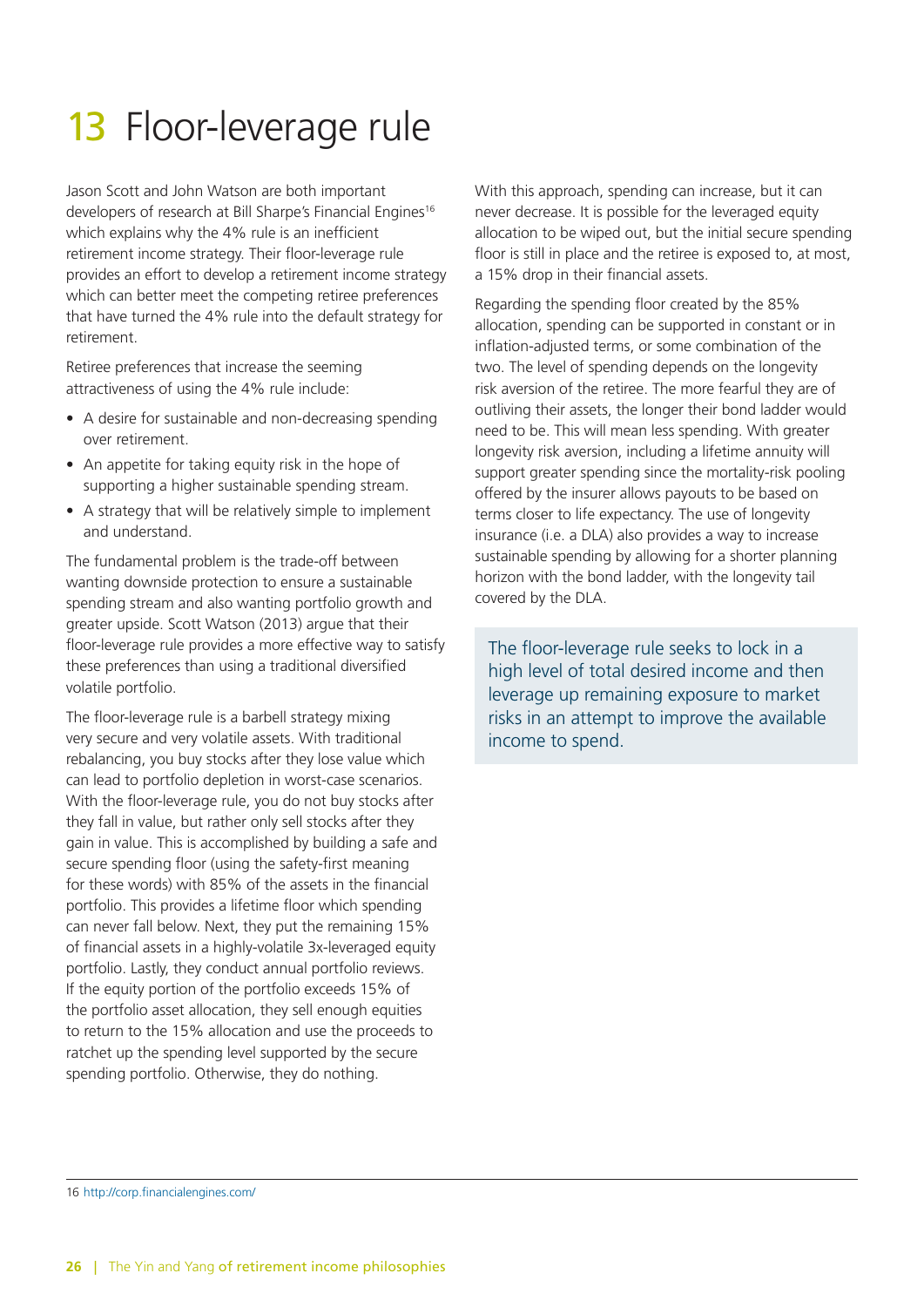## 14 Managed DC

The most extreme form of safety-first is an approach sometimes referred to as Managed DC. The DC refers to defined contribution as the alternative pension structure to a traditional defined benefit pension. The concept, is applied in some pension schemes globally such as NEST in the UK.17 It has also been articulated by Nobel laureate Robert Merton and is reflected in Dimensional's Target Date Retirement Income Fund. The Managed DC approach seeks to create participant outcomes similar to traditional defined-benefit pensions.

Each plan participant is guided toward accumulating enough wealth to afford an inflation-adjusted immediate lifetime annuity at retirement that can provide their desired amount of spending for life. The income that can be guaranteed depends on current wealth and projected future savings, and on the prices of hypothetical inflationadjusted deferred annuities.

Merton's approach is to optimise the asset allocation to maximise the probability of achieving the specified target income level. The first slice of the portfolio goes to meeting a retiree's minimal spending goal, with at least 96% confidence. The rest of the portfolio maximises the probability of meeting an overall desired income goal. This allocation takes into account factors such as the time to retirement and the nature of income growth and volatility in the participant's employment sector.

The NEST approach is to match the liabilities of the annuity available at retirement, but the final income level will be what can be purchased so that a potential surplus can lead to higher retirement income. By not completely de-risking, there is a chance that the surplus from early strong performance can be unwound by subsequent poor performance.

Projections for annuity prices depend on interest rates, the inflation outlook and mortality statistics. Prices can be quite volatile with a large exposure to interest rates, and nothing is actually guaranteed with respect to what will actually be on the market when the desired retirement date arrives. Fixed-income holdings in the individual's plan are adjusted so that the duration of the assets matches the duration of the potential annuity's liability payments. Assets and liabilities move in lock-step as interest rates change, minimising the fluctuations in the projected guaranteed lifetime income stream.

When plans bring the retiree near the desired spending goal, volatility ratchets down to lock-in the goal by

moving to a duration-matched combination of bond funds. Without adjustment, all further upside is given up to lock in the desired spending level. Safety is not only first, it becomes paramount. Of course, participants could modify their outcomes by deciding to save more, retire later, or revise spending goals downward. Indeed, asset allocation decisions are first guided by the participant's input, including his or her intended retirement date, the projected amount of new contributions to be made each year, a minimal acceptable income floor during retirement, and a reasonable desired spending level that serves as the primary goal. Built-in feedback, in the form of an estimated probability that the pension will reach its desired spending goal, is meant to guide the planning process toward a set of consistent, realistic decisions about saving and spending.

Though young participants might not be able to durationmatch their long-term liabilities, their plans can be refined as retirement approaches. Projecting retirement income to meet specific goals gives a wide variety of participants at least the potential to understand their projected retirement income and the assumptions that underlie it, as well as the implications of altering those assumptions. Participants should update plans from time to time, but otherwise the approach prepares default outcomes for disinterested participants.

Is it wise at the societal level to shift pensions from defined benefit to defined contribution, when it is clear that many people lack the interest or ability to master the basics of investing? Perhaps not, though life-cycle proponents are seeking ways to bring the benefits of defined-benefit pensions into a defined-contribution world, without unduly burdening employers. Managed DC approaches exemplify this trend. Participants will learn that building a guaranteed retirement income floor is expensive, particularly in a low interest rate environment, but showing the link between a person's current situation and his or her projected guaranteed lifetime income will prove valuable in motivating more focus on retirement. The reality is, of course, that it is retirement that is expensive.

A Managed DC approach will lock in a target level of spending when it is available by trading off the potential to increase spending above that level.

<sup>17 (</sup>Copy the below web address into your internet browser's address field) nestpensions.org.uk/schemeweb/NestWeb/includes/public/docs/Merton-Applying-life-cycle-economics,PDF.pdf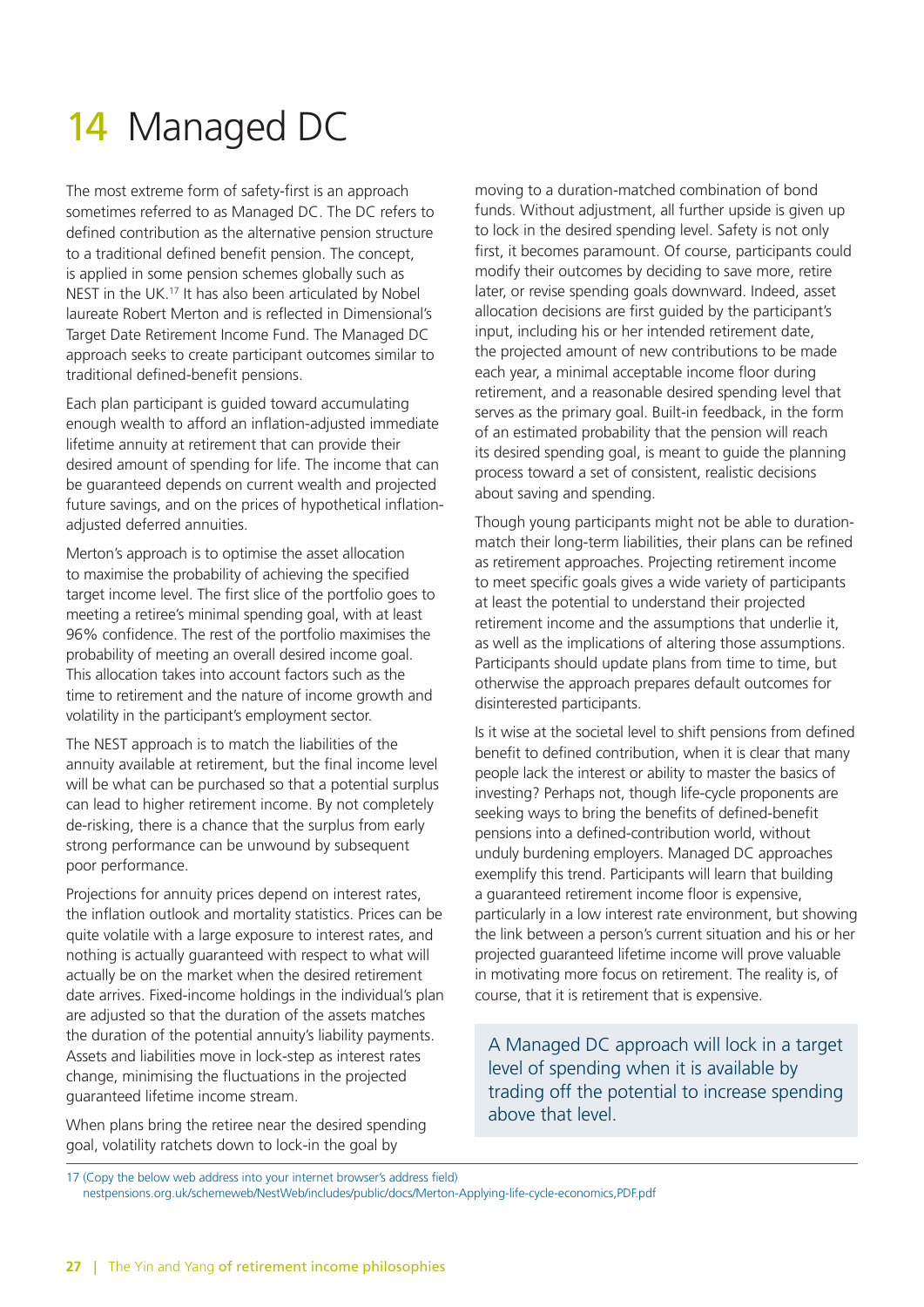## 15 The retirement income challenge

Though disagreements exist about the best approach, a cutting-edge retirement income framework must be able to translate client goals, needs, and desires into an appropriate product and asset allocation strategy. The process must delve into: how much retirement income is feasible; how to best spread spending power over the course of retirement; how to allocate among various products differing in the amount of control

and guarantees provided; and how to choose an asset allocation for the portion of wealth to be used with systematic portfolio withdrawals.

Figure 8 summarises the retirement income challenge. Retirees and their advisers consider how to best combine a variety of income tools to meet a broad set of goals and to manage the risks which jeopardise those goals.

#### Figure 8: The retirement income challenge



© 2014 Wade D. Pfau www.retirementresearcher.com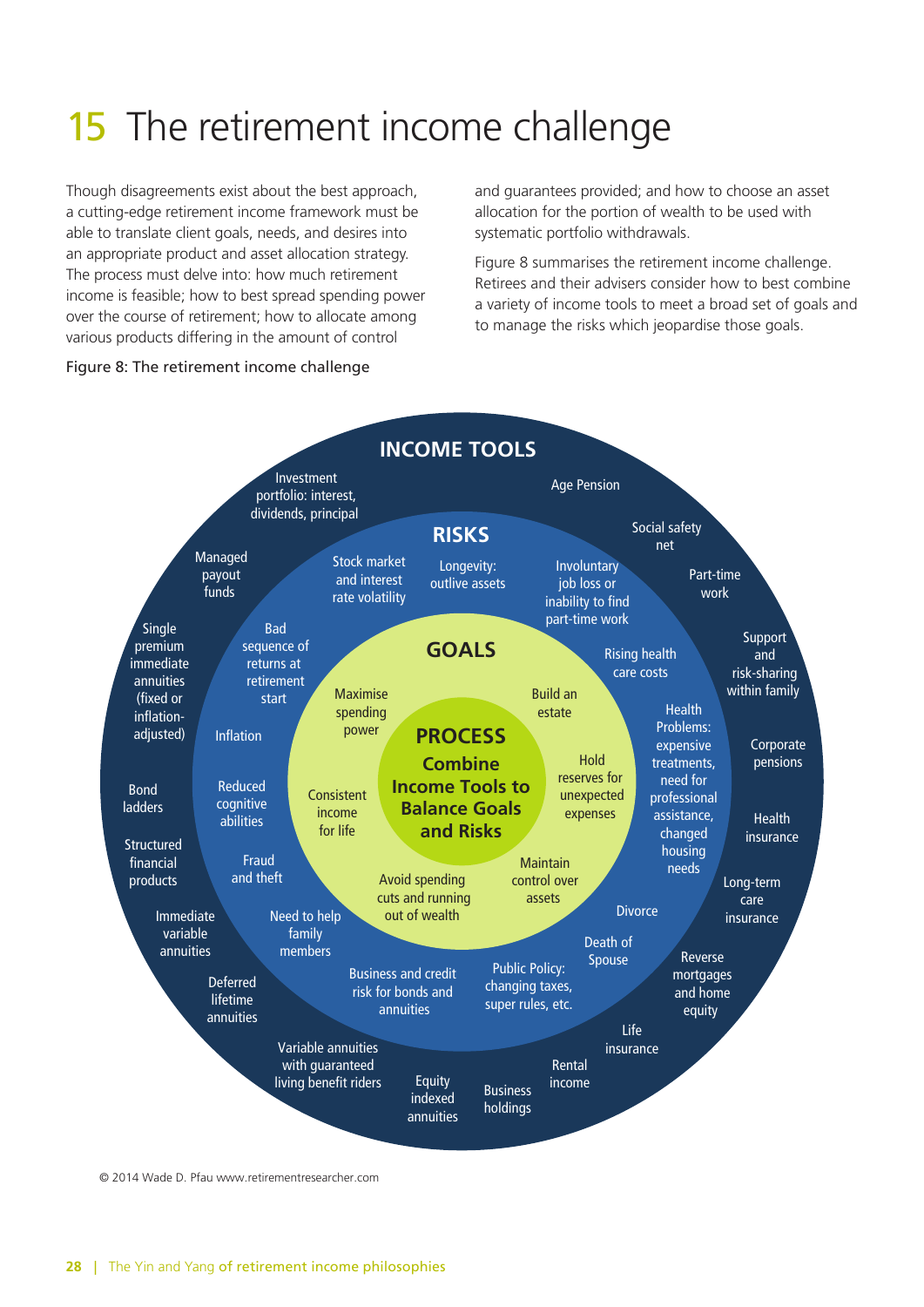The essential difference between the schools of thought relates to the degree of comfort you have that stocks will always perform well enough for a broadly diversified portfolio to meet a retiree's basics without relying on more secure assets. With essentials-versus-discretionary, lifetime flooring protection is created for essential needs. This is really 'goal segmentation'. Time segmentation focuses only on funding short and medium-horizon spending goals with dedicated assets, with faith that volatile assets will perform adequately when left to grow for long enough. Systematic withdrawals generally leave the entire lifestyle spending goal at risk, since spending needs must be supported from a portfolio of volatile assets.

Table 6 provides a list of questions to help people gauge which school they more closely identify with. Someone inclined to feel more comfortable with the safety-first approach might provide answers such as: (1) a lot, (2) yes, (3) yes, (4) overfunded retirees could lock in their lifestyle and reduce worry, (5) no, the downside risk would be more devastating and not worth the risk, and (6) meeting spending goals is more important than the bequest motive. Naturally, opposite answers would suggest a person is more comfortable with probability-based approaches.

#### Table 6: Determining comfort with probability-based or safety-first

- 1. How does stock market volatility affect your sleeping patterns?
- 2. Are you particularly fearful about outliving your assets or having to reduce spending dramatically at higher ages?
- 3. Is your standard of living (as distinct from annual spending amounts) vulnerable to a large market decline? In other words, do you have limited flexibility to reduce spending and still remain comfortable?
- 4. How funded is the retirement plan? Could you meet your goals without market risk, or is seeking upside integral to the success of the plan?
- 5. Is it worth seeking greater upside potential when it exposes you to downside losses? How would you feel if your assets doubled in value? What if they lost half their value?
- 6. How do bequest motives compare to spending goals?

Retirees face a complex optimisation problem to find the proper balance between many goals over an uncertain lifespan. To meet essential and discretionary spending goals, underfunded and constrained retirees will seek to spend as much as possible while keeping close watch over the chances of having to make unacceptable cuts to their retirement budget. While traditional lifetime annuities, with their pooling of mortality risk, provide a solution to maximise spending potential in the face of uncertain lifespans, some retirees are loath to sacrifice control over all their hard-earned savings. Product providers can and do innovate to provide some control, such as increased liquidity, but for some to benefit from mortality pooling, someone else has missed out (on a bequest in this example). Optimising among all these complex and uncertain trade-offs is challenging to say the least. Meanwhile, retirees must also deal with an assortment of behavioural quirks that impede good decision-making.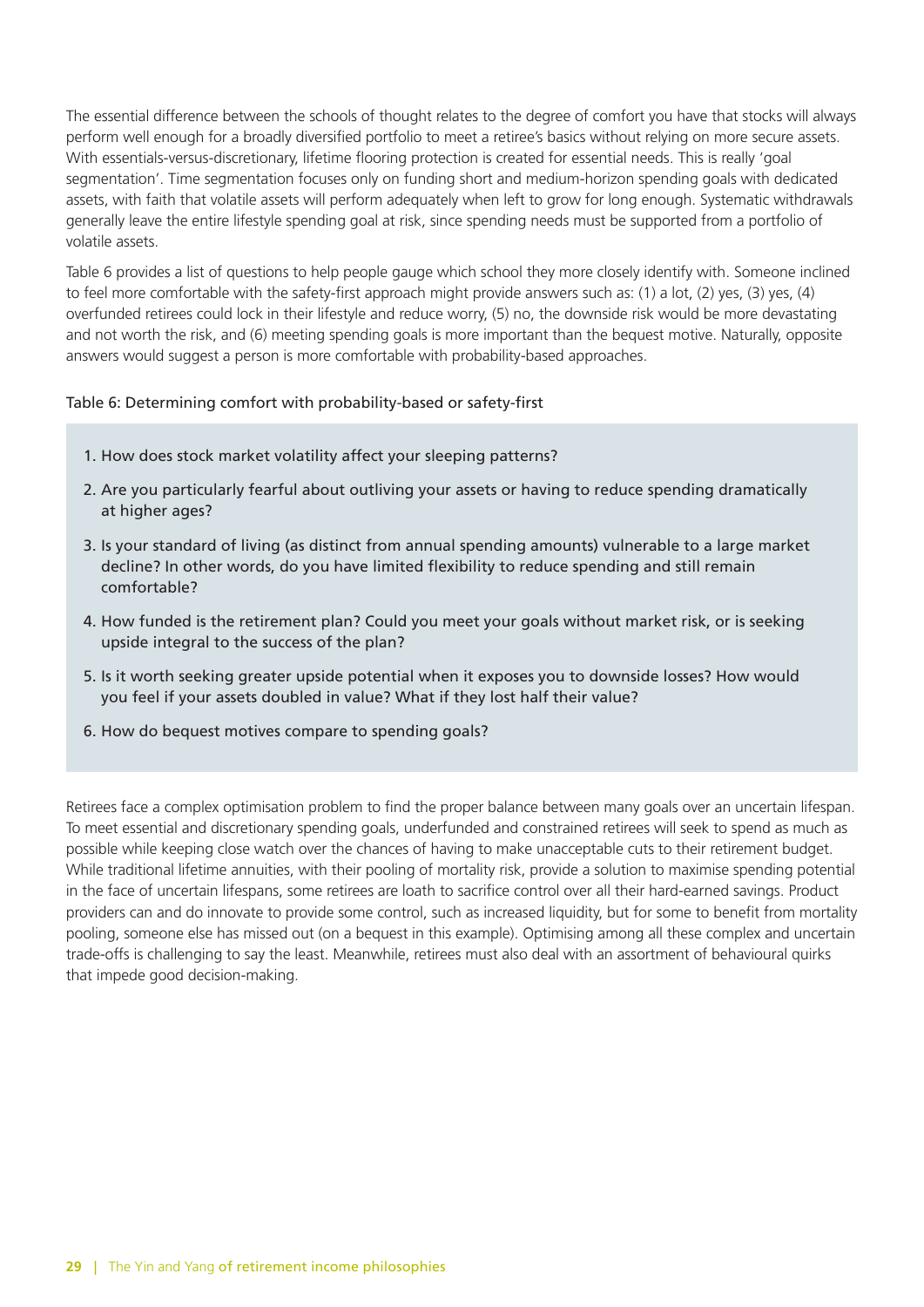## 16 Concluding remarks

Super funds and financial advisers alike can help retirees overcome the complexities of generating retirement income by first understanding their own philosophical approach to retirement income. While neither a probability-based nor a safety-first approach is definitively right or wrong, different people will align more easily with one or the other. It will be important to be able to articulate which one most accurately reflects a fund's or adviser's philosophy or whether a blend is advocated. That way, funds and advisers can be clearer about explaining what they are offering and measuring the success or otherwise of the outcomes.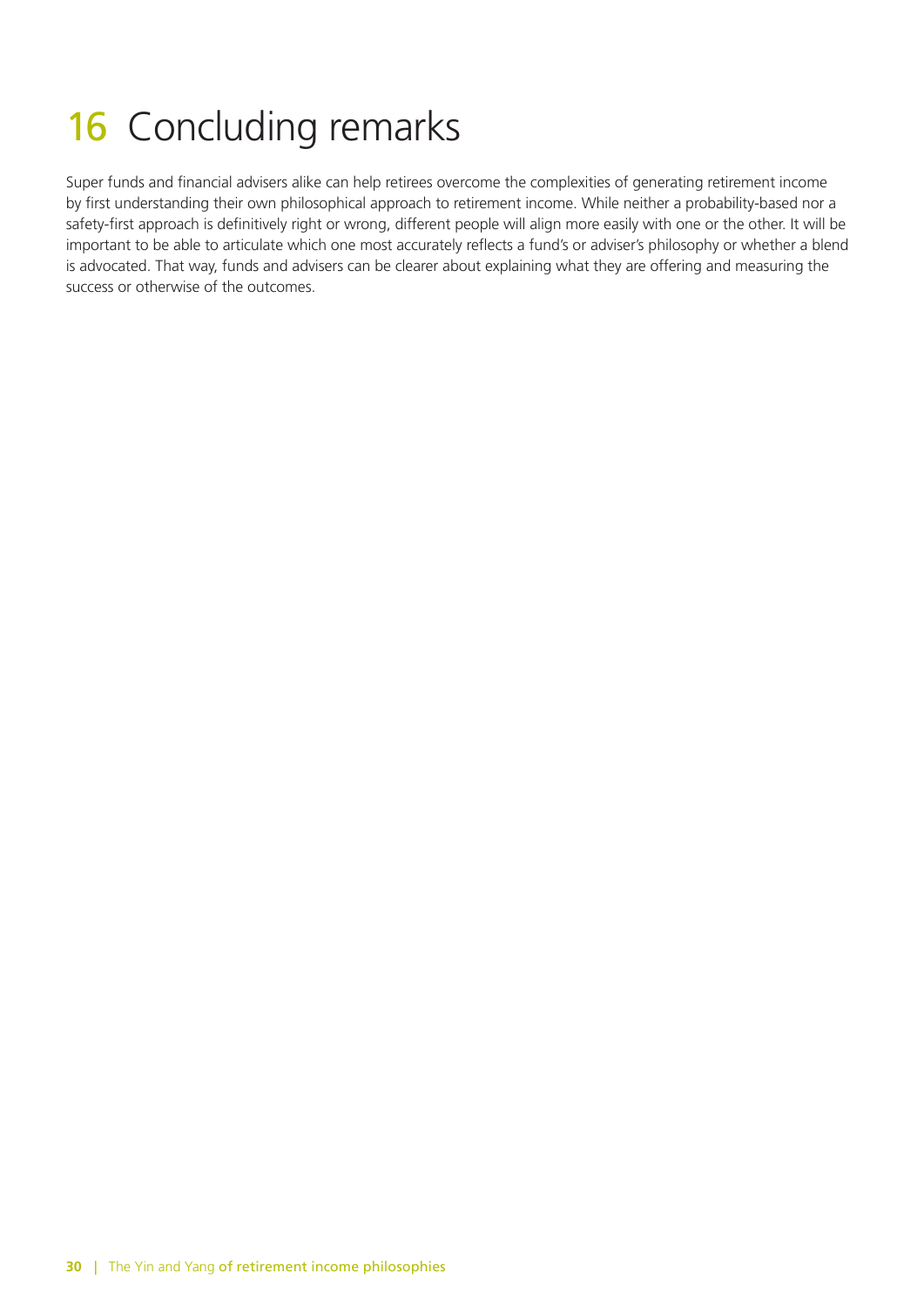## 17 References

Basu, Somnath (2005) 'Age Banding: A Model for Planning Retirement Needs'. Journal of Financial Counseling and Planning 16, 1: 29–36.

Bengen, William P (1994) 'Determining Withdrawal Rates Using Historical Data'. Journal of Financial Planning 7, 4 (October): 171–180.

Blanchett, David M (2013) 'Simple Formulas to Implement Complex Withdrawal Strategies'. Journal of Financial Planning 26, 9 (September): 40–48.

Blanchett, David M (2014) 'Exploring the Retirement Consumption Puzzle'. Journal of Financial Planning 27 (5): 34–42.

Blanchett, David, Maciej Kowara, and Peng Chen (2012) 'Optimal Withdrawal Strategy for Retirement-Income Portfolios'. Retirement Management Journal 2, 3 (Fall): 7–20.

Bodie, Zvi, (1995) 'On the Risks of Stocks in the Long Run'. Financial Analysts Journal, vol.51, no.3 (May-June):18–22.

Bodie, Zvi, and Michael J Clowes (2003) Worry-Free Investing: A Safe Approach to Achieving Your Lifetime Financial Goals. Upper Saddle River, New Jersey: Financial Times Prentice Hall.

Botsford, Erin T (2012) The Big Retirement Risk: Running Out of Money Before You Run Out of Time. Austin, TX: Greenleaf Book Group Press.

Branning, Jason K, and M Ray Grubbs (2010) 'Using a Hierarchy of Funds to Reach Client Goals'. Journal of Financial Planning 23, 12 (December): 31–33.

Challenger Retirement Income research (2012) The ABC of sequencing risk white paper.

Cooley, Philip L, Carl M Hubbard, and Daniel T Walz (1998) 'Retirement Savings: Choosing a Withdrawal Rate That Is Sustainable'. American Association of Individual Investors Journal 20, 2 (February): 16–21.

Cooper, J (2014) 'Are Defined Contribution Pension Plans fit for purpose in retirement?' 37 SEATTLE U. L. REV. 511 (2014) [http://digitalcommons.law.seattleu.edu/cgi/](http://digitalcommons.law.seattleu.edu/cgi/viewcontent.cgi?article=2213&context=sulr) [viewcontent.cgi?article=2213&context=sulr](http://digitalcommons.law.seattleu.edu/cgi/viewcontent.cgi?article=2213&context=sulr)

Department of the Treasury (Australia) 2014, Financial system inquiry: interim report, viewed 30 April 2020 [https://treasury.gov.au/consultation/c2014-fsi-interim](https://treasury.gov.au/consultation/c2014-fsi-interim-report)[report](https://treasury.gov.au/consultation/c2014-fsi-interim-report)

Drew, Michael and Adam Walk (2014) 'How safe are Safe Withdrawal Rates in Retirement? An Australian Perspective', Finsia (Financial Services Institute of Australasia), Sydney.

Evensky, Harold, Stephen M Horan, and Thomas R Robinson (2011) 'The New Wealth Management: The Financial Advisor's Guide to Managing and Investing Client Assets'. Hoboken, New Jersey: John Wiley and Sons.

Frank, Larry R, John B Mitchell, and David M Blanchett (2011) 'Probability-of-Failure-Based Decision Rules to Manage Sequence Risk in Retirement'. Journal of Financial Planning 24 (November): 44–53.

Frank, Larry R, John B Mitchell, and David M Blanchett (2012a) 'An Age-Based, Three-Dimensional Distribution Model Incorporating Sequence and Longevity Risks'. Journal of Financial Planning 25 (March): 52–60.

Frank, Larry R, John B Mitchell, and David M Blanchett (2012b) 'Transition Through Old Age in a Dynamic Retirement Distribution Model'. Journal of Financial Planning, 25 (December): 42–50.

Guyton, Jonathan T (2004) 'Decision Rules and Portfolio Management for Retirees: Is the 'Safe' Initial Withdrawal Rate Too Safe?' Journal of Financial Planning 17, 10 (October): 54–62.

Guyton, Jonathan T, and William J Klinger (2006) 'Decision Rules and Maximum Initial Withdrawal Rates'. Journal of Financial Planning, 19, 49–57.

Higgins, Tim and Roberts, Steven (2011) 'Variability in expenditure preferences among elderly Australians', Australian National University, presented at the 19th Annual Colloquium of Superannuation Researchers.

Huxley, Stephen J, and J Brent Burns (2005) Asset Dedication: How to Grow Wealthy with the Next Generation of Asset Allocation. New York: McGraw-Hill.

Jorion, P and William N Goetzmann (1999) Global Stock Markets in the Twentieth Century, The Journal of Finance, Vol 54, No. 3 (June 1999) 953–980 [http://www.jstor.org/](http://www.jstor.org/stable/222431) [stable/222431](http://www.jstor.org/stable/222431)

Kitces, Michael E (2012) 'Annuities Versus Safe Withdrawal Rates: Comparing Floor/Upside Approaches.' Nerd's Eye View Blog. (May 24). [http://www.kitces.com/blog/annuities](http://www.kitces.com/blog/annuities-versus-safe-withdrawal-rates-comparing-floorupside-approaches/)[versus-safe-withdrawal-rates-comparing-floorupside](http://www.kitces.com/blog/annuities-versus-safe-withdrawal-rates-comparing-floorupside-approaches/)[approaches/](http://www.kitces.com/blog/annuities-versus-safe-withdrawal-rates-comparing-floorupside-approaches/)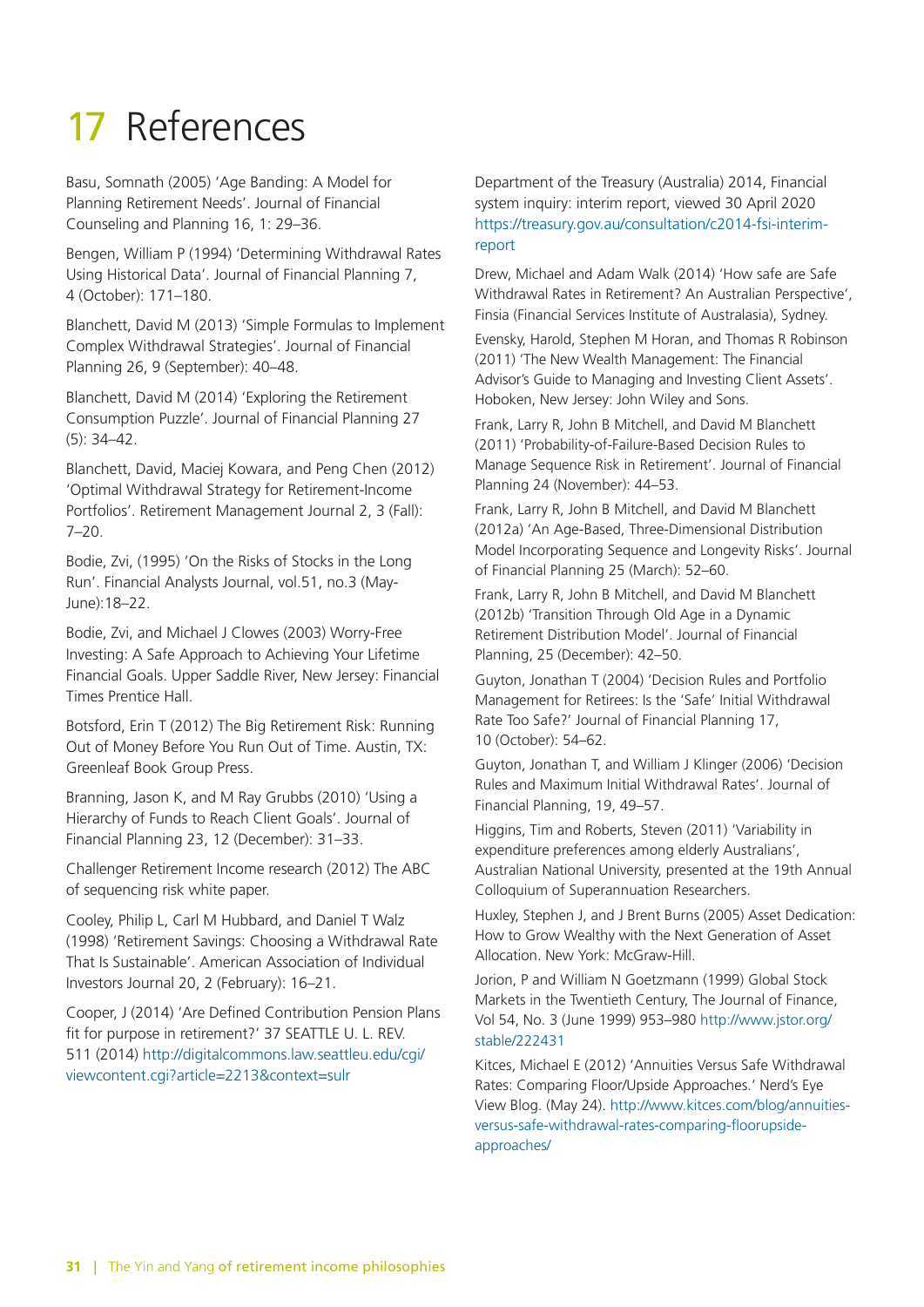Markowitz, Harry M (1991) 'Individual versus Institutional Investing'. Financial Services Review 1, 1: 1–8.

Noonan, Timothy, and Matt Smith (2012) Someday Rich: Planning for Sustainable Tomorrows Today. Hoboken, NJ: Wiley.

Pfau, Wade D (2010) 'An International Perspective on Safe Withdrawal Rates from Retirement Savings: The Demise of the 4 Percent Rule'. Journal of Financial Planning, 23, 52–61.

Pittman, Sam, and Rod Greenshields (2012) 'Adaptive Investing: A Responsive Approach to Managing Retirement Assets'. Retirement Management Journal 2, 3 (Fall): 45–54.

Scott, Jason S, and John G Watson (2013) 'The Floor-Leverage Rule for Retirement'. Financial Analysts Journal 69, 5 (September/October): 45–60.

Sexauer, Stephen C, Michael W Peskin, and Daniel Cassidy (2012) 'Making Retirement Income Last a Lifetime'. Financial Analysts Journal 68, 1 (January/February): 74–84.

Shankar, S Gowri (2009) 'A New Strategy to Guarantee Retirement Income Using TIPS and Longevity Insurance'. Financial Services Review 18, 1 (Spring): 53–68.

Tomlinson, Joe (2013) 'A Better Way to Measure Risk Tolerance'. Advisor Perspectives (October 15). Available from: [http://www.advisorperspectives.com/newsletters13/A\\_Better\\_](http://www.advisorperspectives.com/newsletters13/A_Better_Way_to_Measure_Risk_Tolerance.php) [Way\\_to\\_Measure\\_Risk\\_Tolerance.php](http://www.advisorperspectives.com/newsletters13/A_Better_Way_to_Measure_Risk_Tolerance.php)

Zwecher, Michael J (2010) Retirement Portfolios: Theory, Construction, and Management. Hoboken, NJ: John Wiley & Sons.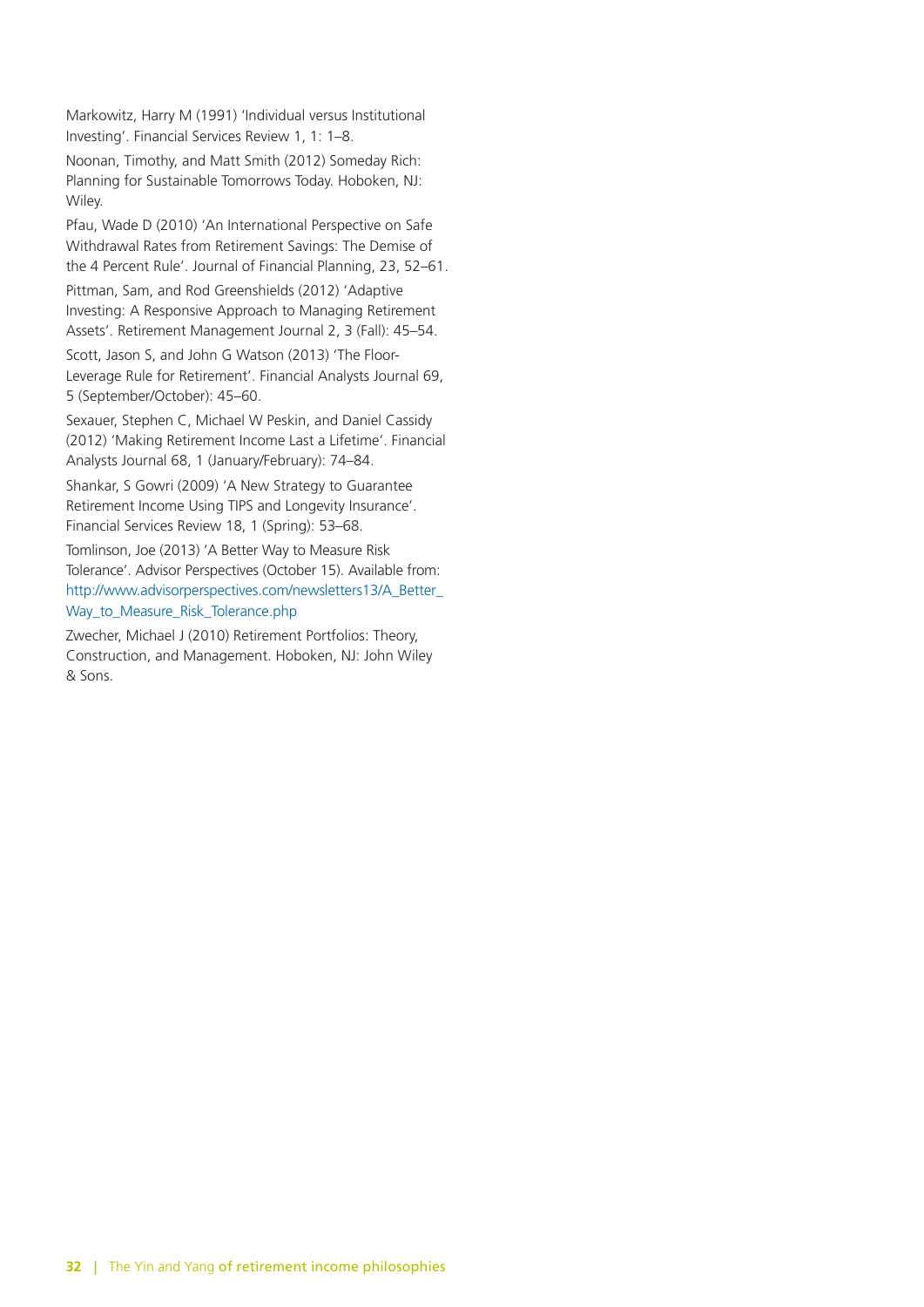## 18 Additional reading

Bengen, William P (2006) Conserving Client Portfolios During Retirement. Denver: FPA Press.

Bernstein, William J (2012) The Ages of the Investor: A Critical Look at Life-cycle Investing (Investing for Adults). Efficient Frontier Publications.

Bodie, Zvi, and Rachelle Taqqu (2012) Risk Less and Prosper: Your Guide to Safer Investing. Hoboken, NJ: Wiley.

Chen, Peng, and Moshe A Milevsky (2003) 'Merging Asset Allocation and Longevity Insurance: An Optimal Perspective on Payout Annuities'. Journal of Financial Planning 16, 6 (June): 52–63.

Gadenne, Francois (2011) '2006-2011: An Update of RIIA's 2006 'Founding' White Paper'. Retirement Management Journal 1, 1 (Spring): 5–21.

Kotlikoff, Laurence J (2008) 'Economics' Approach to Financial Planning'. Journal of Financial Planning 21, 3 (March).

Malhotra, Manish (2012) 'A Framework for Finding an Appropriate Retirement Income Strategy'. Journal of Financial Planning 25, 8 (August): 50–60.

Milevsky, Moshe A (2009) Are You a Stock or a Bond? Create Your Own Pension Plan for a Secure Financial Future. Upper Saddle River, New Jersey: Pearson Education.

Pfau, Wade D (2012) 'Choosing a Retirement Income Strategy: Outcome Measures and Best Practices'. Retirement Management Journal 2, 3 (Fall): 23–32.

Pfau, Wade D (2012) 'Choosing a Retirement Income Strategy: A New Evaluation Framework'. Retirement Management Journal 2, 3 (Fall): 33–44.

Pfau, Wade D (2013) 'A Broader Framework for Determining an Efficient Frontier for Retirement Income'. Journal of Financial Planning 26, 2 (February): 44–51.

Pfau, Wade D. (2017). How Much Can I Spend in Retirement: A Guide to Investment-Based Retirement Income Strategies. McLean, VA: Retirement Researcher Media.

Pfau, Wade D. (2019) Safety-First Retirement Planning: An Integrated Approach for a Worry-Free Retirement. Vienna, VA: Retirement Researcher Media.

Society of Actuaries (2011) 'Managing Post-Retirement Risks: A Guide to Retirement Planning'. (October). Available from: [http://www.soa.org/files/research/projects/](http://www.soa.org/files/research/projects/post-retirement-charts.pdf) [post-retirement-charts.pdf.](http://www.soa.org/files/research/projects/post-retirement-charts.pdf)

Sun, Wei, and Anthony Webb (2012) 'Should Households Base Asset Decumulation Strategies on Required Minimum Distribution Tables?'. Center for Retirement Research at Boston College Working Paper WP 2012-10 (April).

Zwecher, Michael J (2012) 'Mike Zwecher: They Each Get Only One Whack at the Cat'. Retirement Researcher Blog (April 12). [https://www.mcleanam.com/mike-zwecher](https://www.mcleanam.com/mike-zwecher-they-each-get-only-one-whack-at-the-cat/)[they-each-get-only-one-whack-at-the-cat/](https://www.mcleanam.com/mike-zwecher-they-each-get-only-one-whack-at-the-cat/)